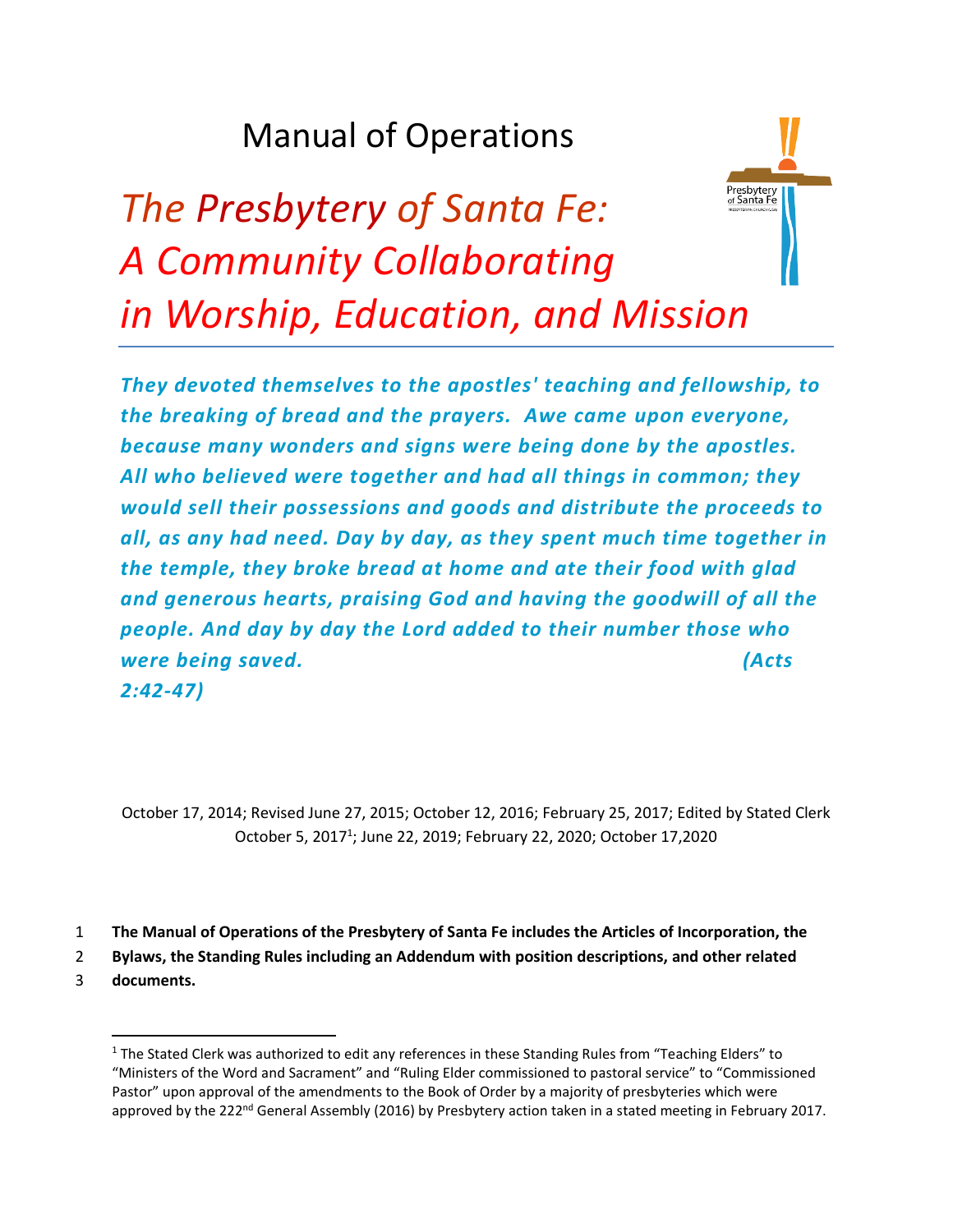## Table of Contents

## Vision and Values

Standing Rules

Who We Are as an Entity Representation Meetings, Attendance and Minutes Special Rules of Order **Officers** General Rules for Organization Responsibilities of Commissions and Committees Provisions for Electronic Meetings & Voting Commissions and Committees of the Presbytery Associated Ministry Groups Commissioners and Young Adult Advisory Delegates to the General Assembly Presbytery Staff Amending or Suspending the Standing Rules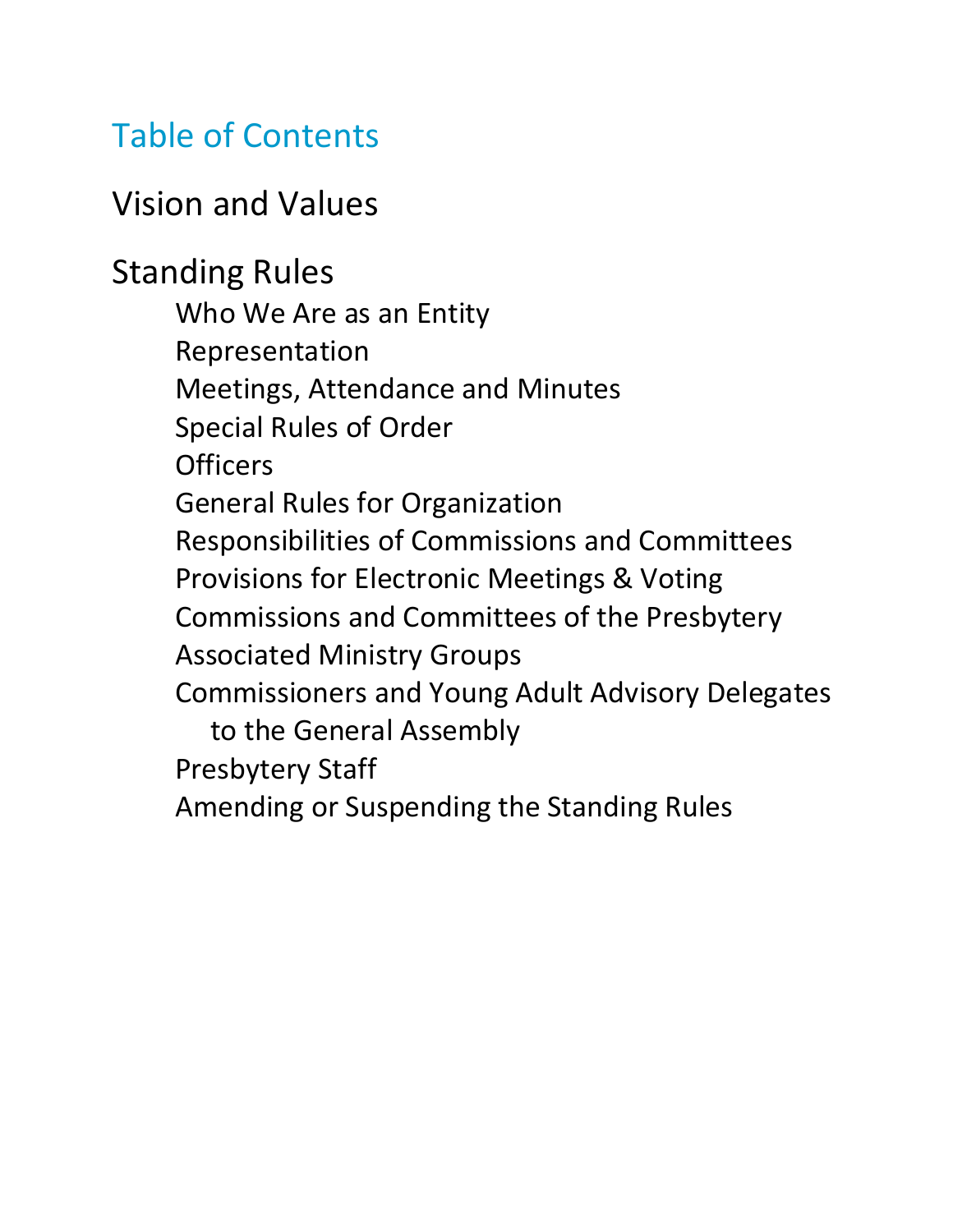## **Vision and Values**

The Presbytery of Santa Fe, as the Presbyterian Church (USA) in this place, is a

community of congregations engaged by the Triune God in worship, education,

and mission, both as congregations and as relational networks.

 We live into our future as a community of faith engaged in God's mission, guided by Scripture, fulfilling ecclesial responsibilities, and claiming these shared values:

- Celebrating the goodness, mercy and love of God by joining together to worship Jesus Christ in spirit and in truth.
- 12 Living Christ's call to love God and one another in word and deed.
- Responding to God's call by connecting as congregations to do mission and ministry together with Christ-like creativity and innovation.
- Mentoring and nurturing all people for discipleship.
- Cultivating generosity, hospitality and mutuality in all of our relationships.
- 17 Being faithful stewards of the Spirit's gifts, including wisdom, community, theological traditions, and cultural diversity.
- Embracing God's ongoing new creation through openness to creativity and change in our structures and systems.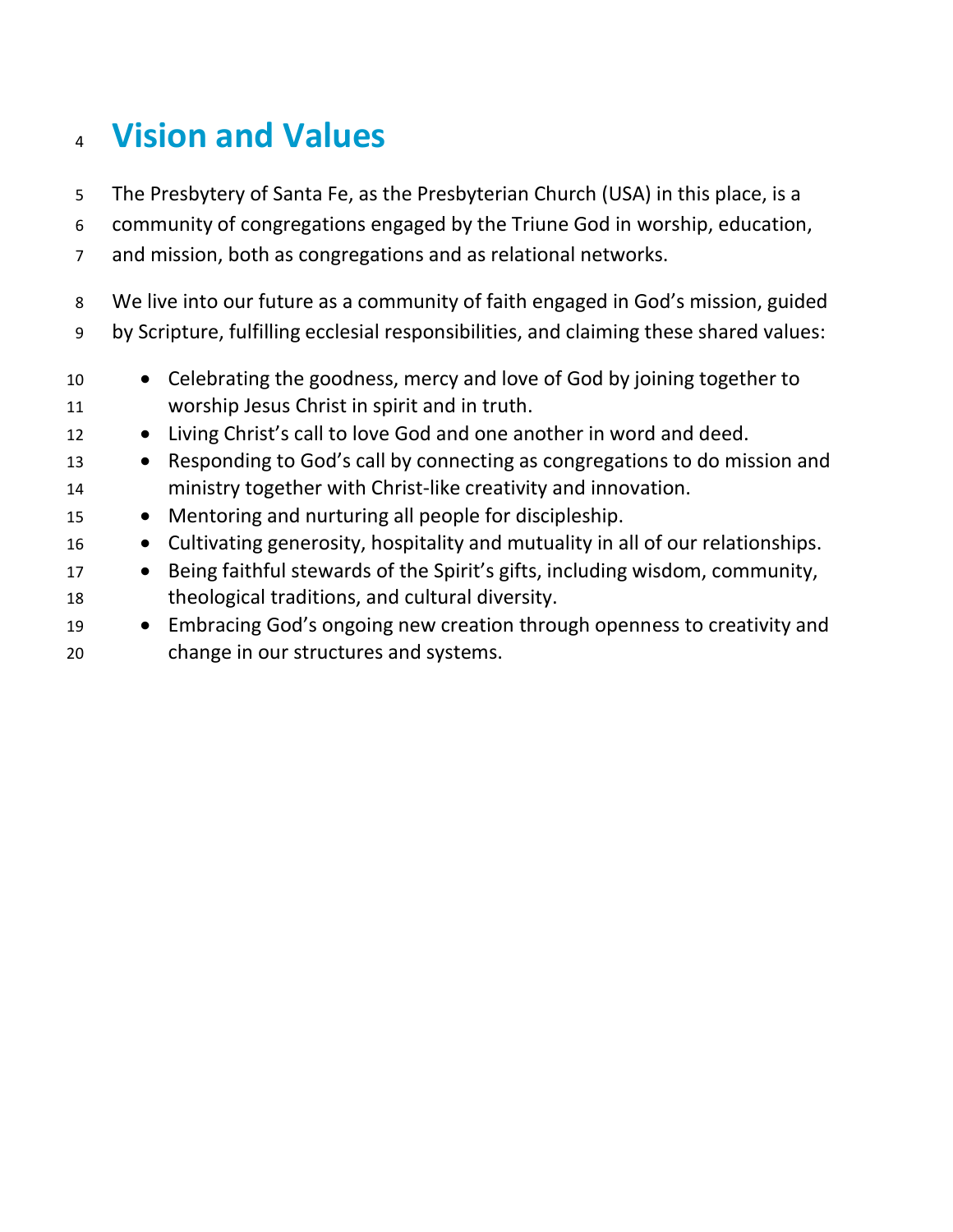## **Standing Rules**

## **of the Presbytery of Santa Fe**

### **Who We Are as an Entity**

The Presbytery of Santa Fe (hereinafter referred to as the "Presbytery" or the "Corporation") is

the governing body of the Presbyterian Church (U.S.A.) in the geographical area described in

- the Bylaws.
- The Presbytery is a New Mexico not-for-profit corporation established under the Constitution
- of the Presbyterian Church (U.S.A.), the Articles of Incorporation of the Presbytery, the Bylaws
- of the Presbytery, and applicable laws of the federal government of the United States of

America and of the State of New Mexico. In all matters of ecclesial government, the

- Constitution of the Presbyterian Church (U.S.A.) is the highest authority.
- The Presbytery as a dynamic council is constituted by the (1) Ruling Elder commissioners
- elected by congregational councils and (2) Ministers of the Word and Sacrament on the roll of
- Presbytery. The powers of Presbytery in its governance of congregations and of its Teaching
- Elder members are described and limited by the Constitution of the Presbyterian Church
- (U.S.A.).
- Offices of the Presbytery are on the campus of First Presbyterian Church, Albuquerque. Mailing
- address is 217 Locust NE, Albuquerque, New Mexico, 87102.

#### **Representation**

Ruling Elder commissioners shall be elected by each session according to the following table:

| 41 | Church Membership | <b>Number of Commissioners</b> |
|----|-------------------|--------------------------------|
| 42 | $1 - 120$         | 1 Elder                        |
| 43 | 121-190           | 2 Elders                       |
| 44 | 191-250           | 3 Elders                       |
| 45 | 251-500           | 4 Elders                       |
| 46 | 501-1000          | 5 Elders                       |
| 47 | 1001-1500         | 6 Elders                       |
| 48 | 1501-2000         | 7 Elders                       |
| 49 | $2001+$           | 8 Elders                       |
|    |                   |                                |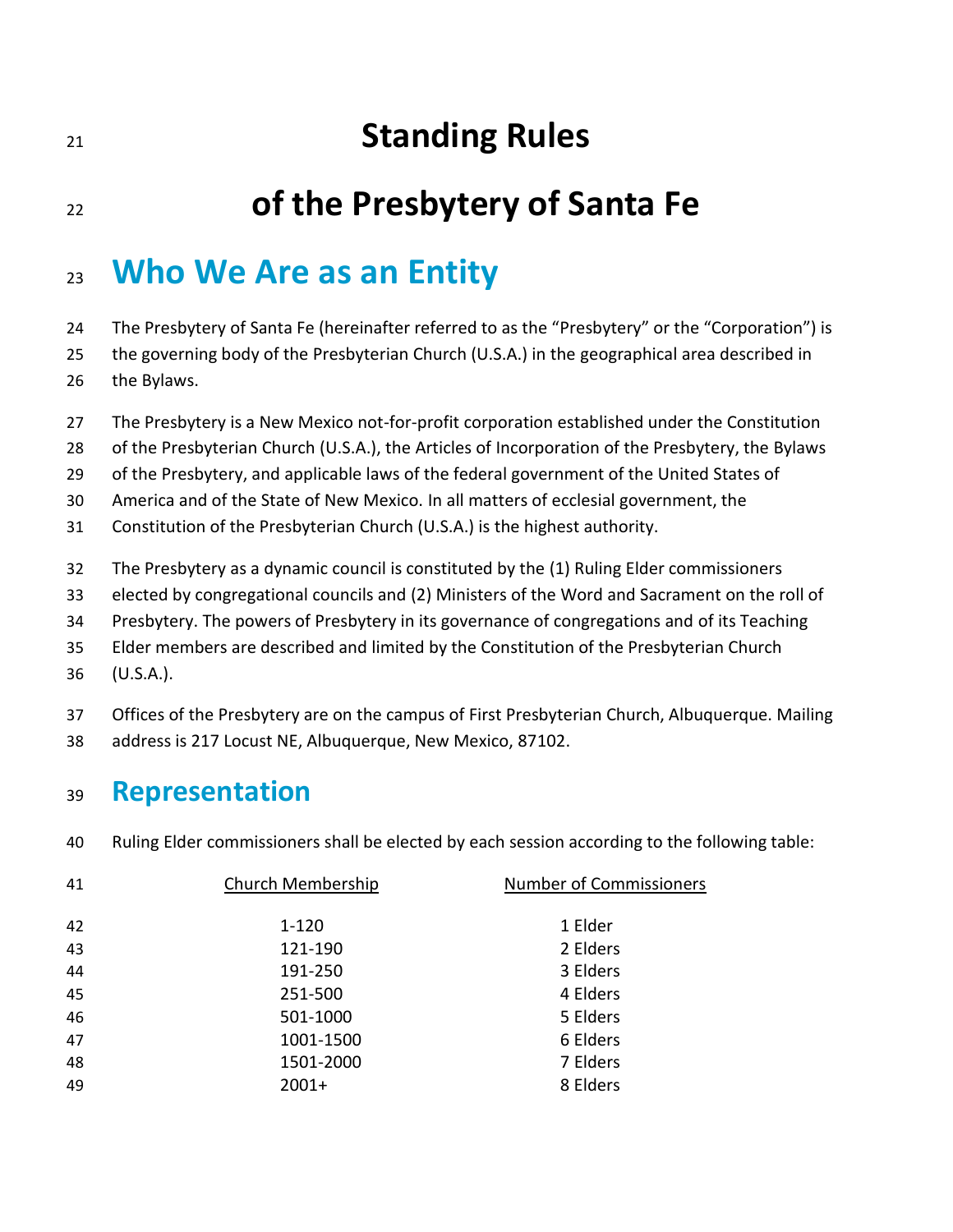- Alternate Ruling Elder commissioners are ordinarily elected by each session to substitute for
- the regular commissioners in the latters' absence.
- Annually, at the fall meeting of presbytery, the Stated Clerk of the Presbytery shall report the
- 53 difference in attendance between Ministers of the Word and Sacrament<sup>2</sup> and Ruling Elder
- commissioners based upon the average of the last six presbytery meetings. If additional Ruling
- Elder commissioners are needed to address the imbalance, at the recommendation of the
- Stated Clerk**,** the Presbytery shall invite councils of particular congregations to elect additional
- Ruling Elder commissioners, bearing in mind the principles of unity in diversity in Book of Order
- F-1.0403.

### **Stated Meetings, Called Meetings, Attendance**

#### **and Minutes**

- Presbytery shall hold three *stated* meetings each year. *Called* meetings may be requested as
- needed, in accordance with the Book of Order and these Standing Rules.
- The recommendations for the Presbytery meeting dates and locations for the following year
- will be made by the Stated Clerk at the first presbytery meeting of the year for approval by
- Presbytery. The recommendations will take into consideration balance in geographical meeting
- sites and accessibility for all members of the Presbytery in facilities conducive to full
- participation.
- The annual meeting of the corporation will normally be the last meeting of the year.
- Costs to attend presbytery meetings are to be assumed by the commissioners and/or their
- congregations. Those commissioners experiencing hardship related to bearing such costs may
- direct requests for assistance to the Administrator.
- The Presbytery of Santa Fe in session shall always conform to the requirements of the
- Constitution of the Presbyterian Church (U.S.A.) and the requirements of the Presbytery's
- Manual of Operations. Meetings shall be conducted in accordance with the most recent edition
- of *Robert's Rules of Order*. A quorum for presbytery meetings shall be ten Ministers of the
- Word and Sacrament currently on the roll of the presbytery and one Ruling Elder commissioner
- each from ten congregations on the roll of the presbytery.
- The minutes of presbytery shall list the names of Teaching Elder voting members who were
- present for all or part of the meeting and the names of those who were absent or excused from

 The Book of Order 2017/2019 defines "Minister of the Word and Sacrament" as follows: "**Ministers of the Word and Sacrament (also called teaching elders and pastors)**…" See G-2.0501. For purposes of these Standing Rules, the terms "Ministers of the Word and Sacrament" is used, at the same time, acknowledging that the other terms are also acceptable alternatives.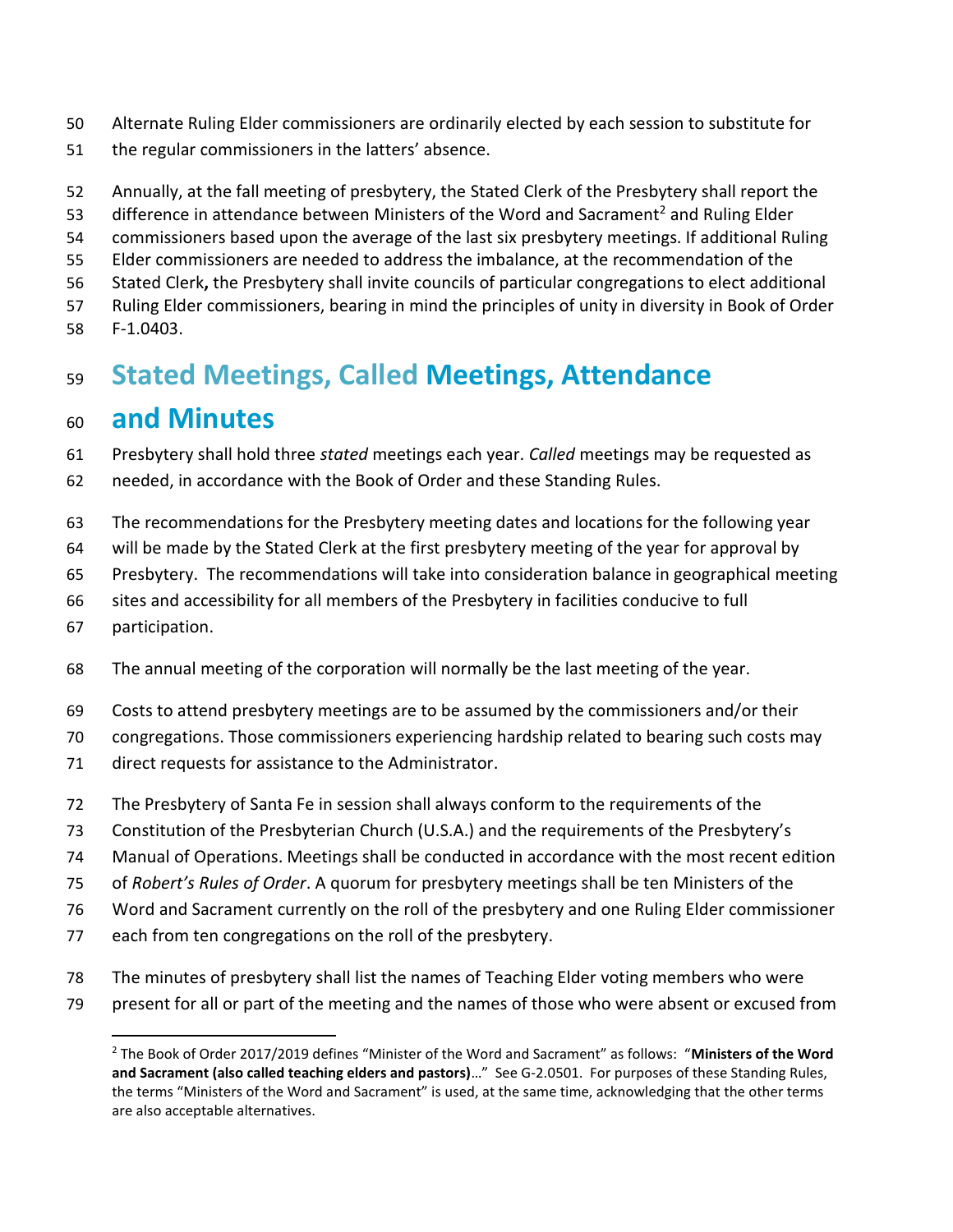- the meeting. Honorably Retired (HR) Ministers of the Word and Sacrament who are members
- of the Presbytery shall be excused from attendance at presbytery meetings, and will not be
- listed as Absent or Excused in official minutes if they do not attend.
- Minutes of each presbytery meeting shall be approved at the following presbytery meeting.
- 84 Stated meetings of the Presbytery will be held in a specified location with the members being
- physically present with each other. Notice of a stated meeting shall be sent not less than ten
- days in advance to each Teaching Elder and to the clerks of session of every congregation.
- Called meetings may be held in accordance with the Book of Order, G-3.0304, at the request of
- the Coordinating Team, or by the following process: The Moderator shall convene a called
- meeting at the request, or with the concurrence, of two Ministers of the Word and Sacrament
- and two Ruling Elder Commissioners, the Ministers of the Word and Sacrament and Ruling
- Elders being of different congregations. Should the Moderator be unable to act, the
- Administrator shall, under the same conditions, issue the call. If both Moderator and
- Administrator are unable to act, any three Ministers of the Word and Sacrament and three
- Ruling Elder Commissioners (being of different churches) may convene a called meeting. The
- Synod may direct the Presbytery to convene a special meeting for the transaction of designated
- business. Called meetings of the Presbytery will be held in a specified location with the
- members being physically present with each other. Notice of a called meeting shall be sent not
- less than ten days in advance to each Teaching Elder and to the clerks of session of every
- congregation. The notice shall set out the purpose of the meeting, and no other business than
- that listed in the notice shall be transacted.
- A quorum shall be established according to the Bylaws of the Presbytery, Article VII. 5.

#### **Docket, Consent Agenda, and New Business**

- **Docket:** The docket for each meeting of the Presbytery is prepared by the Administrator,
- reviewed by the Coordinating Team and presented to the Presbytery for its adoption.
- **Consent Agenda:** The Presbytery Coordinating Team may designate items of business for the Consent Agenda. The Consent Agenda shall be considered at Presbytery stated meetings and any member of the Presbytery may request that any item be removed, in which case that item shall be removed from the Consent Agenda for consideration by the Presbytery. Any items not so removed at the time set forth for consideration of the Consent Agenda shall be deemed adopted by the Presbytery as the action of the Presbytery. Overtures to amend the Book of Confessions, the Book of Order, the Presbytery Bylaws, Standing Rules or the Presbytery Manual of Operations shall not be set on the Consent Agenda.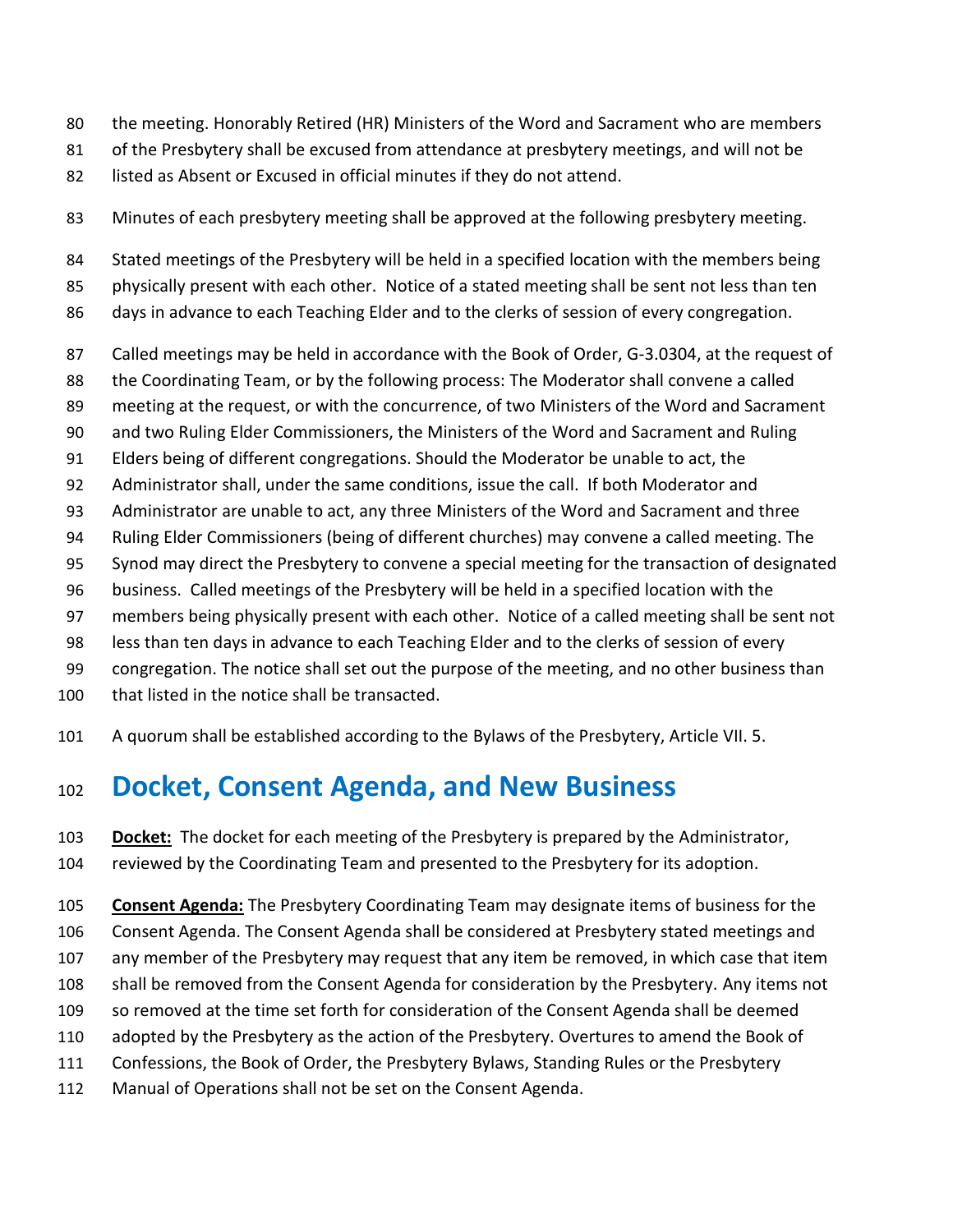- **New Business:** New business, ordinarily in the form of a motion, may be brought to the
- Presbytery in the following ways:
- The Leadership Team, the Chairperson of the Coordinating Team, or the Moderator (or acting Moderator) may submit a motion to the Administrator no less than 14 days prior 117 to the Presbytery meeting at which it is to be heard. The motion, and any accompanying background and rationale, shall be distributed via the Presbytery website with other meeting documents. The Administrator, in consultation with the Chairperson of the Coordinating Team, shall place the item of new business on the proposed agenda for 121 the meeting.
- The Leadership Team, the Chairperson of the Coordinating Team, or the Moderator (or acting Moderator) may bring a motion concerning an item of an emergency or urgent nature to a meeting of Presbytery, with the motion and accompanying background and rationale distributed to presbyters early in the meeting. The item of business shall be added to the agenda, upon the Administrator's recommendation as to the time of day and the amount of time to be allotted.
- A commissioner may submit a motion in writing to the Administrator thirty days prior to 129 the Presbytery meeting at which it is to be heard. The motion, and any accompanying background and rationale, would then be distributed via the Presbytery website with other meeting documents. The Administrator, in consultation with the Coordinating Team and/or Moderator, would then place the item of new business in the proposed docket for the meeting.
- A commissioner may submit a motion in writing to the Administrator within the first 135 hour of a stated meeting of Presbytery. If found by the Administrator to be in order\*, 136 the motion shall be given to the New Business Committee for its consideration. If it is found by the New Business Committee to be business that is properly brought before 138 the Presbytery, it will be considered by the Presbytery under the "new business" section of the docket.
- \* Timely, in respectful language, properly presented, and not an "improper motion" as defined by *Robert's Rules of Order*, Chapter X, Section 39

### **Officers**

- The ecclesiastical officers of the Presbytery are: Moderator, Moderator-Elect, Past Moderator,
- Stated Clerk, and Treasurer. All ecclesiastical officers shall be either Ministers of the Word and
- Sacrament or Ruling Elders.
- The **Moderator's** duties are specified in the Book of Order G-3.0104, the articles of
- incorporation, and Bylaws of the Presbytery, and as the Presbytery may otherwise direct, and include:
- Serving as a member of the Coordinating Team.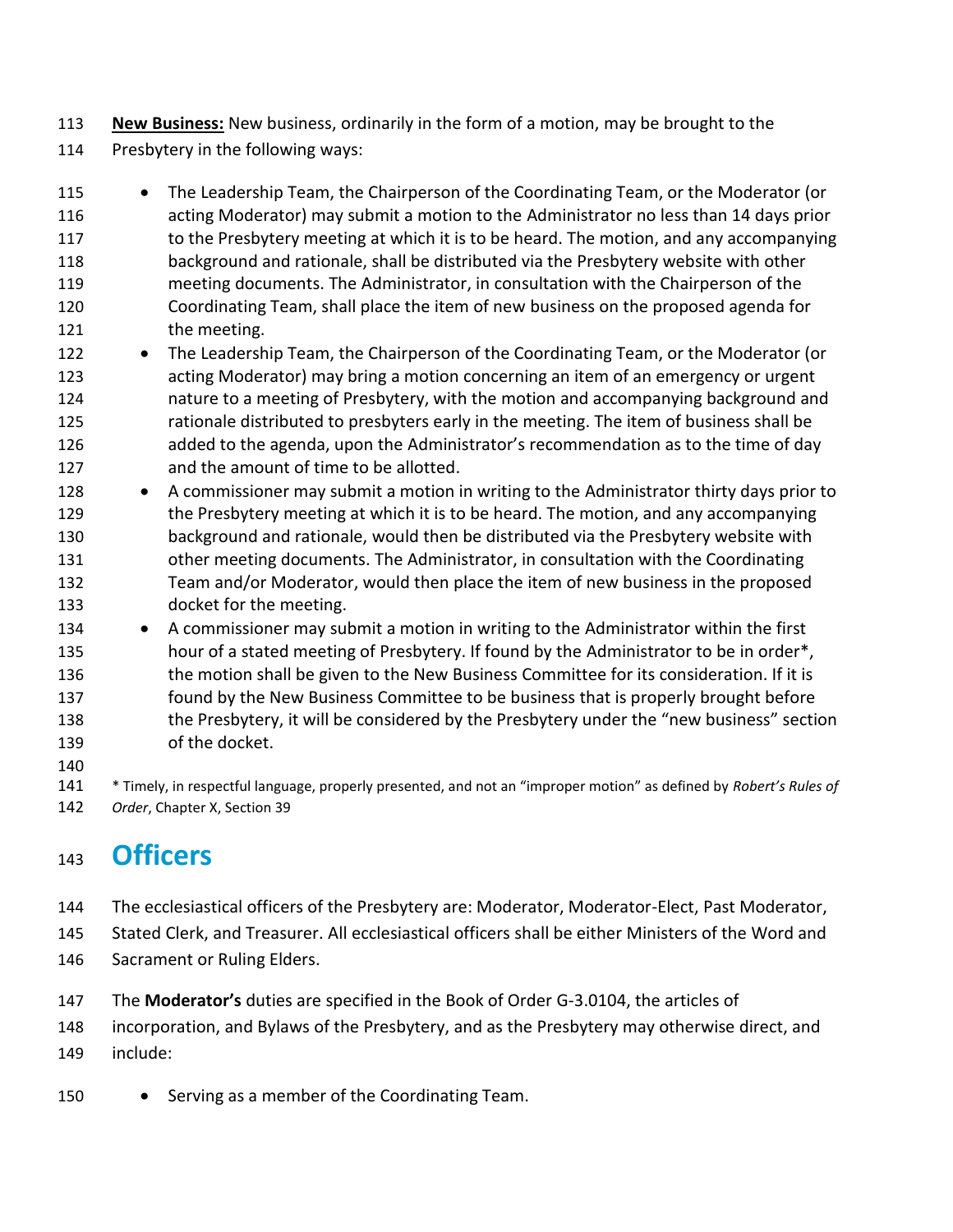- 151 Serving as chairperson of the Leadership Team. • Serving as President of the Board of Trustees. 153 • Appointing, in consultation with the chairperson(s) of the Commission on Ministry, the Stated Clerk**,** and Associate Stated Clerk, a committee of counsel as provided in the Rules of Discipline D-6.0302. Further, the Moderator shall at the next meeting of the Presbytery report such action. 157 • Appointing, with the advice and consent of the chairperson(s) of the Commission on Ministry and Stated Clerk, an investigating committee as provided in the Rules of Discipline D-10.0103.Further, the Stated Clerk shall at the next meeting of the Presbytery report such action. • Appointing, in consultation with the chairperson(s) of Commission on Ministry, the Stated Clerk and the Associate Stated Clerk, a committee for Special Administrative Review, as provided in the Book of Order G-3.0108b. Further, the Moderator shall at 164 the next meeting of the Presbytery report such action. Candidates for the office of Moderator are presented to the Presbytery by the Committee on Representation and Participation at the annual meeting of the Presbytery, and that officer is elected and ordinarily installed at that meeting. The **Moderator-Elect's** duties are specified in the bylaws of the Presbytery, and as the Presbytery may otherwise direct, and include: 172 • Serving as the Vice-Moderator of the Presbytery. • Serving on behalf of the Moderator in any capacity when invited by the Moderator. 174 • Serving as a member of the Coordinating Team. Should the position of Moderator become vacant for any reason during the Moderator-Elect's term, the Moderator-Elect shall immediately, without the need for an election or installation, become **Acting Moderator** with all of the powers, duties and responsibilities of Moderator under the Book of Order and the Presbytery's Bylaws and Standing Rules until the next annual meeting of the Presbytery. The Presbytery may, but is not required to, elect and install a **Successor Moderator-Elect**, with all of the powers, duties and responsibilities of Moderator- Elect under the Presbytery's Bylaws and Standing Rules; or elect but not install an **Acting Vice- Moderator**, serving in any capacity requested by the Acting Moderator. Candidates for either office are presented to the Presbytery by the Committee on Representation and Participation and any such officer will serve until the next annual meeting of the Presbytery.
- In electing the Moderator-Elect, the Presbytery stipulates that the Moderator-Elect will become the Moderator the following year, and will serve a three-year term on the Leadership Team by virtue of office. Candidates for the office of Moderator-Elect are presented to the Presbytery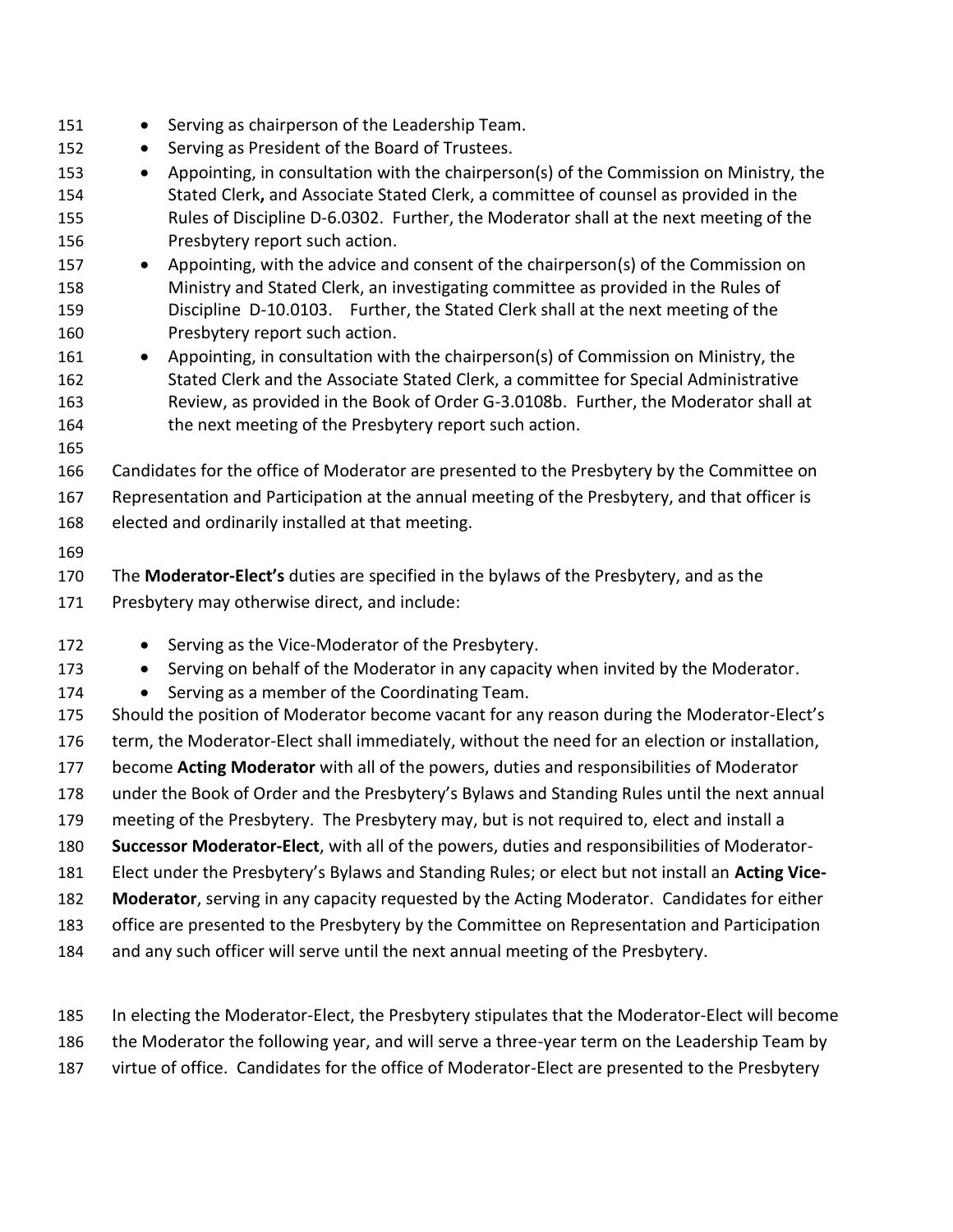- by the Committee on Representation and Participation at the annual meeting of the Presbytery,
- and that officer is elected and ordinarily installed at that meeting.
- The **Treasurer's** duties are specified in the Articles of Incorporation, the Bylaws of the
- Presbytery and relevant secular law. In addition, the duties of the Treasurer shall include:
- Providing a financial report at stated meetings of the Presbytery.
- Presenting a year-end financial statement to Presbytery at its first stated meeting following the end of the fiscal year.
- Working with the Leadership Team, the Finance and Property Committee, the Administrator, the Coordinating Team, and others on matters pertaining to the financial 197 life of the Presbytery, which shall include an annual audit/review of the Presbytery's year-end financial statements as soon as practicable following the close of each fiscal year. (See Bylaws, Article IX)
- Serving as a member ex officio, without vote, on the Finance and Property Committee.
- 201 Serving as a member of the Coordinating Team.
- Serving as the Treasurer of the Board of Trustees.
- The Treasurer is nominated by the Committee on Representation and Participation, and elected at the Annual Meeting to serve a three-year term. Consecutive terms may be served at the will of the Presbytery. The Treasurer assumes the duties of office at the close of the annual stated meeting of Presbytery.
- Expenses for the Treasurer shall come from per capita budget funds assigned for use by the Finance and Property Committee. In carrying out his/her duties, the Treasurer may be assisted by such person or persons as the Presbytery or the Coordinating Team may deem advisable.
- The **Stated Clerk's** duties are those specified in the Book of Order G-3.0104, the Articles of
- Incorporation, the Bylaws of the Presbytery, the Position Description, and as the Presbytery
- may otherwise direct. The Stated Clerk serves as the Secretary of the Board of Trustees of the
- Presbytery of Santa Fe. In addition, the Stated Clerk oversees the following ecclesiastical
- duties:
- Keeping an accurate record of the churches and Ministers of the Word and Sacrament, and preparing a roll of Ministers of the Word and Sacrament and Ruling Elders present at each meeting of Presbytery.
- Putting minutes of each meeting into permanent form and making available copies to members of Presbytery.
- Giving due notice (call) of Presbytery meetings to members of the Presbytery.
- Providing a docket for stated meetings to members of Presbytery.
- Referring communications and items of business or concern to the appropriate commission, committee, work group, task force, or team.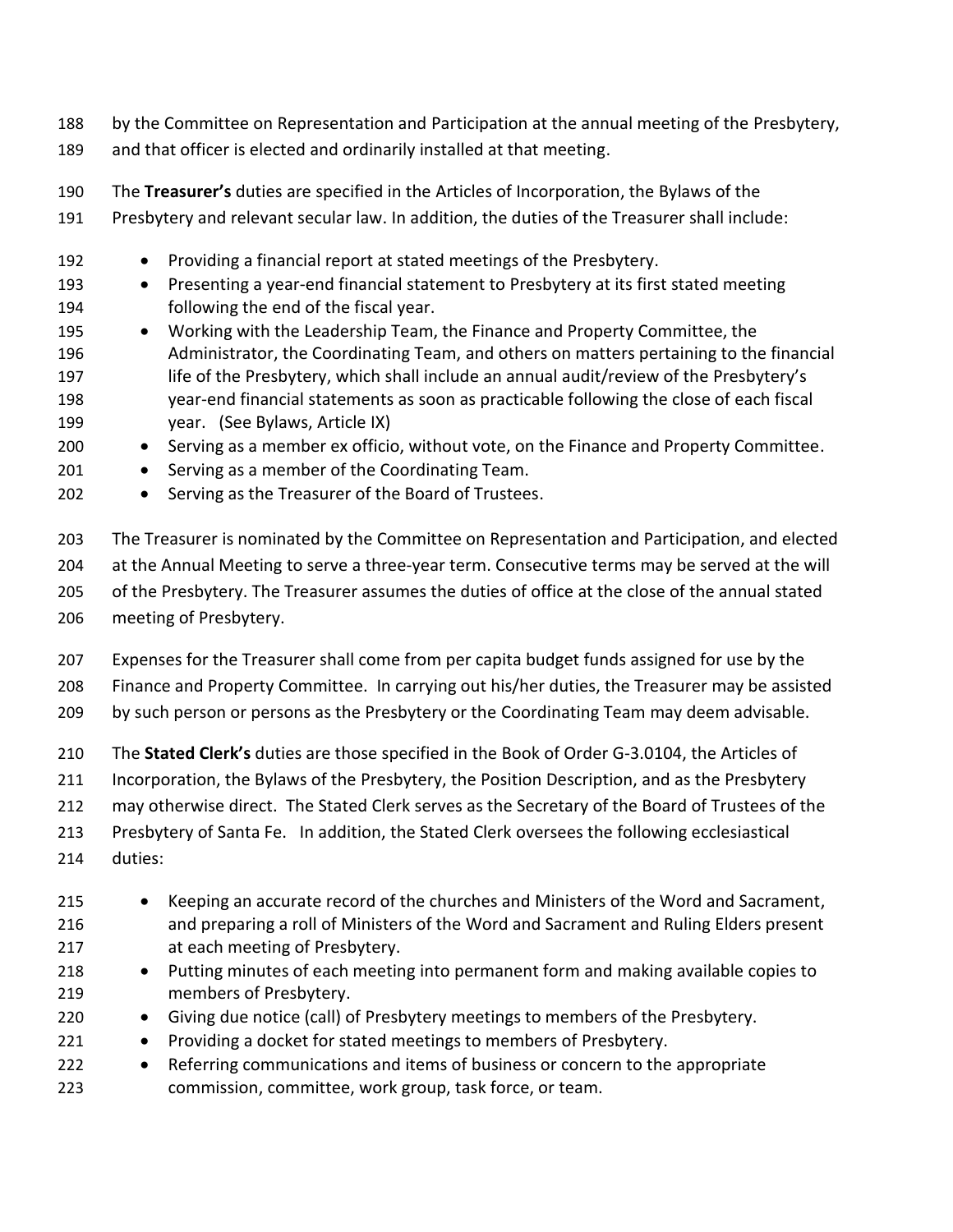- Serving as staff to the Presbytery Leadership Team, Coordinating Team and Commission on Ministry as an ex-officio member without vote; performing duties specified by the Office of the Stated Clerk of General Assembly, the Synod of the Southwest, or by action of Presbytery. • Maintaining the rolls of Presbytery, including: Moderators; Permanent Judicial Commission members; commissioners to Synod; and commissioners to General Assembly. • Assessing and collecting per capita apportionment from churches as instructed by General Assembly, Synod, and Presbytery. • Providing for an annual review of Session records for each congregation of the Presbytery. • Providing annual training for Clerks of Session. • Notifying the appropriate person(s) in the case of the resignation of any commission or committee members or officers, ecclesiastic or corporate, of the Presbytery • Maintaining a Manual of Operations which shall include, but not be limited to, the following: reference to Presbytery's mission statement, a copy of the current Presbytery 240 Articles of Incorporation, and amendments thereto, filed with the office of the New Mexico Secretary of State; a copy of the current Presbytery Bylaws; a copy of the current Presbytery Standing Rules; the job descriptions of all Presbytery staff; such other operational documents as the Presbytery may from time to time approve, and policy statements and social witness statements approved by the Presbytery. • Serving as custodian of the permanent records of the Presbytery and insuring their preservation. 247 • On behalf of the Commission on Ministry, granting permission for Teaching Elder members of other presbyteries to labor within the bounds of Presbytery for onetime events, such as weddings and funerals. The Stated Clerk is elected by the Presbytery, ordinarily at the annual meeting, to serve a three-
- year term and is eligible for re-election to additional three-year terms. The Stated Clerk
- assumes the duties of office at the close of the annual meeting of Presbytery.
- The Stated Clerk may call upon others to assist in carrying out the responsibilities of the office.
- The budget of Presbytery shall provide appropriate remuneration for the Stated Clerk.

### **General Rules for Organization**

- "The Presbytery is responsible for the government of the church throughout its district, and for assisting and supporting the witness of congregations to the sovereign activity of God in the
- world, so that all congregations become communities of faith, hope, love and witness. " (Book
- of Order G-3.0301)
- 
- The Presbytery is responsible for: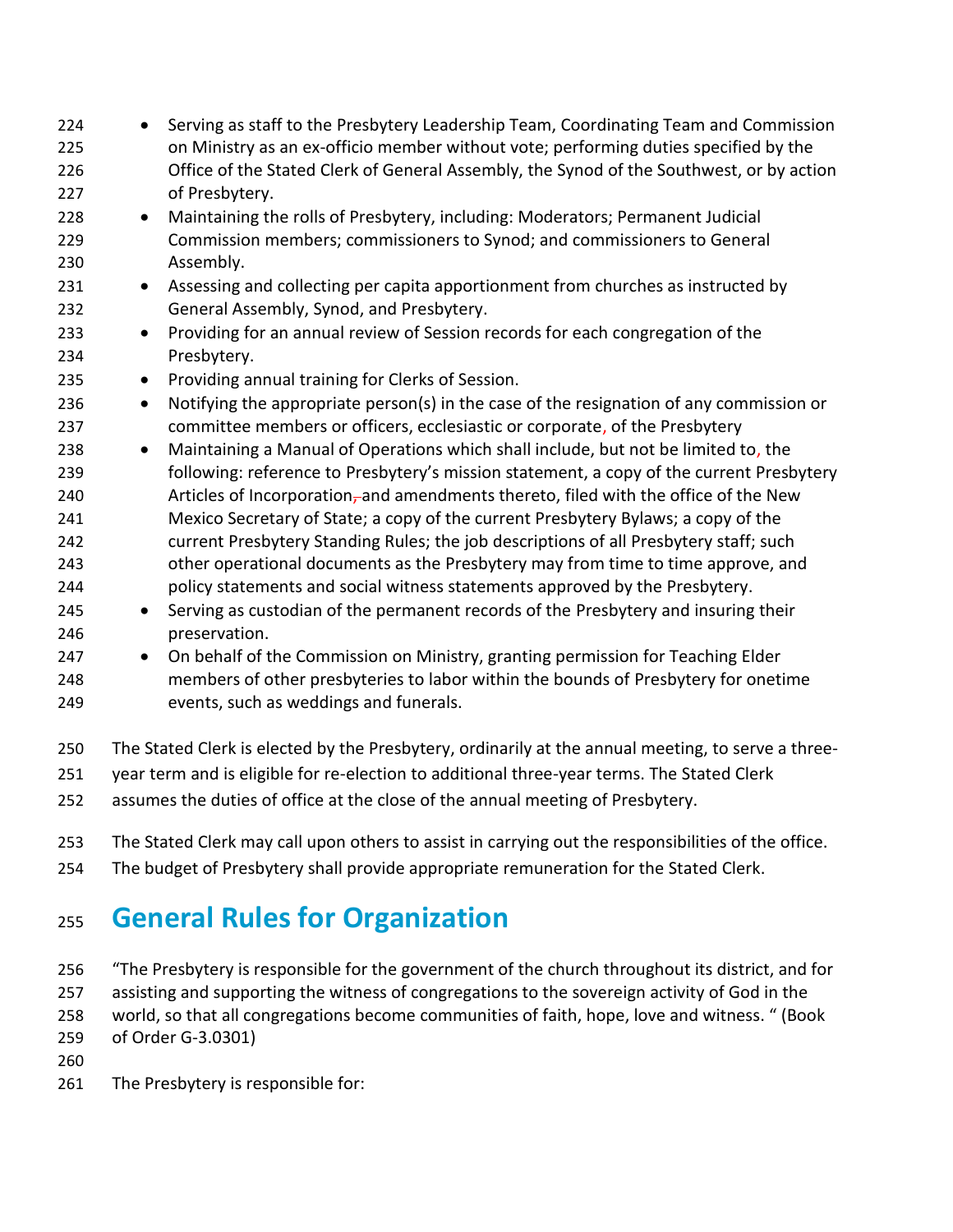| 262 | • Directing, delegating and coordinating the work of its commissions, committees, teams,  |
|-----|-------------------------------------------------------------------------------------------|
| 263 | work groups, and task forces.                                                             |
| 264 | • Overseeing the mission of the church within the Presbytery, consistent with the Book of |
| 265 | Order.                                                                                    |
| 266 | • Sending proposals to the Synod of the Southwest and/or General Assembly which may be    |
| 267 | of common concern to the mission of the whole church.                                     |
| 268 | • Granting permission for a Presbyterian entity to celebrate the Sacrament of the Lord's  |
| 269 | Supper within the bounds of presbytery providing the celebration is in keeping with W-    |
| 270 | 3.6204.                                                                                   |
| 271 | • Approving minutes of Presbytery meetings and minutes of Administrative Commissions      |
| 272 | to ordain and/or install Ministers of the Word and Sacrament and Commissioned             |
| 273 | Pastors <sup>3</sup> .                                                                    |
| 274 | • Reviewing the means by which commissions, committees, work groups, task forces, and     |
| 275 | teams implement the structure and mission of the Presbytery.                              |
| 276 | • Providing opportunities for relationships to be established among the congregations of  |
| 277 | the Presbytery through worship, education and mission, in order that resources,           |
| 278 | leadership and particular strengths and gifts for ministry may be used for the mutual     |
| 279 | benefit of congregations, the Presbytery and the communities within presbytery            |
| 280 | boundaries.                                                                               |
|     |                                                                                           |
| 281 |                                                                                           |
|     |                                                                                           |

#### **Responsibilities of Commissions and Committees**

 Each commission or committee, except for the Permanent Judicial Commission and the Finance and Property Committee, shall prepare a written annual report for the *annual meeting*. The Finance and Property Committee shall present their annual report at the Presbytery meeting following the close of the fiscal year.

 For each *presbytery meeting*, each commission and committee (except for the Permanent Judicial Commission) shall prepare a written report of any activities since the previous presbytery meeting.

- 
- Terms of service on standing committees and commissions are for three years. Terms of
- service on administrative commissions, work groups, task forces and teams are ordinarily for
- the duration of a specific project except for the Permanent Judicial Commission, whose terms
- of service are in accordance with the Book of Order D-5.0102. For purposes of continuity, some persons may serve a second consecutive term. In no case shall a person serve more than six
- consecutive years on a particular structure.

<sup>&</sup>lt;sup>3</sup> The Book of Order 2017/2019 replaced the terms "Ruling Elder commissioned to pastoral service" and "Ruling Elder commissioned to particular pastoral service" with "Commissioned Pastor (also known as Commissioned Ruling Elder)". See, for example, G-3.0307 and W-4.0404. For purposes of these Standing Rules, the term "Commissioned Pastors" is used, at the same time, acknowledging that the term "Commissioned Ruling Elders" continues to be an acceptable alternative.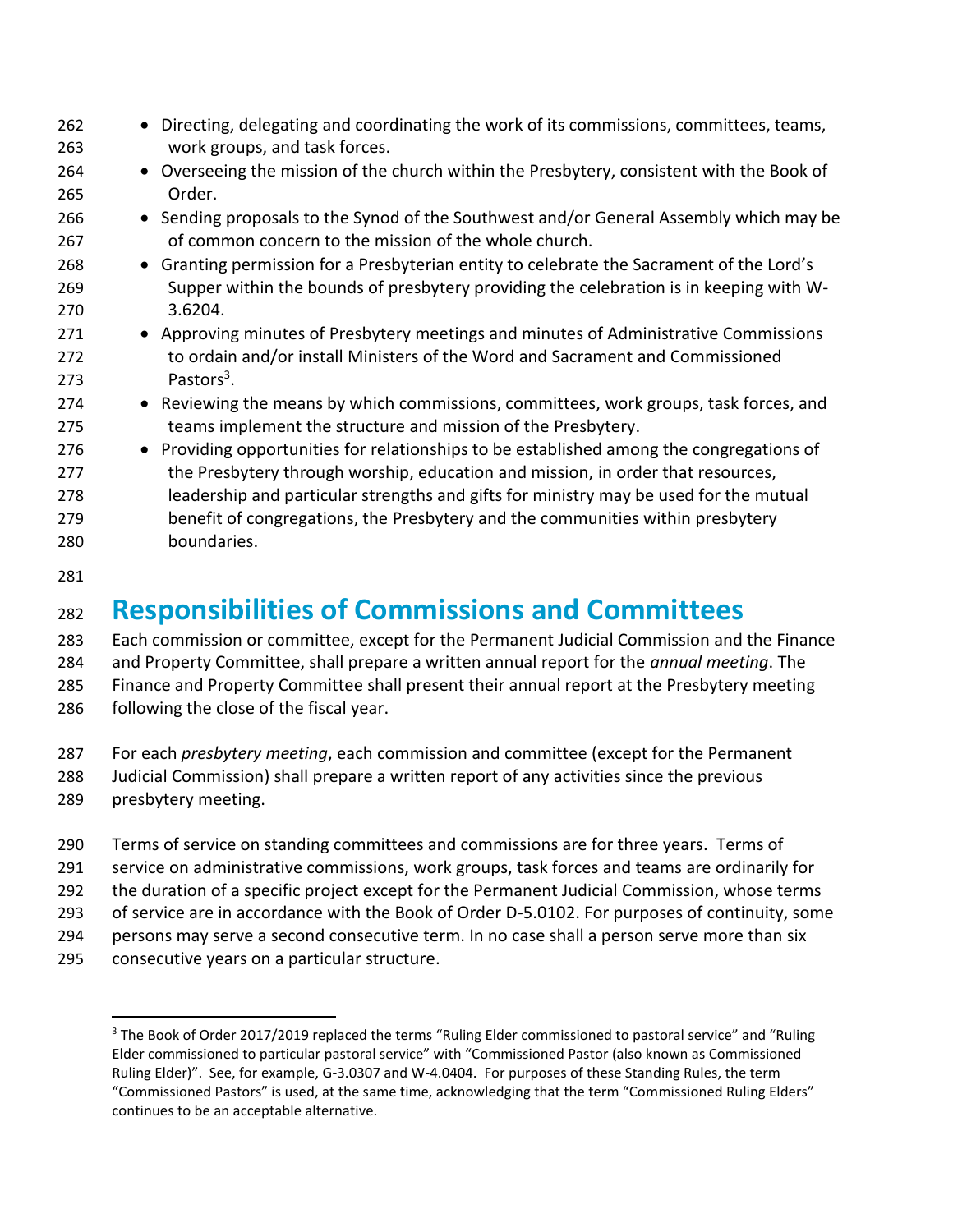- A member or members of each commission /committee will be elected by the Presbytery to
- serve as chairperson or co-chairpersons, unless constitutionally stipulated. Each commission
- /committee chairperson or alternate, with the exception of the Permanent Judicial
- Commission, will serve on the Coordinating Team. All persons elected to serve as the
- chairperson of a commission/committee, including ecclesiastical or corporate officers of the
- Presbytery, shall at the time that person assumes such office be a Teaching or Ruling Elder,
- eligible to serve as a voting member of the Presbytery.
- Along with carrying out its responsibilities, each committee or commission has fiduciary responsibilities as well:
- To recommend annual budget appropriations to the Finance and Property Committee, for consideration by the Presbytery.
- To manage the budget categories assigned to it.

 The Administrator may serve as ex-officio members of all committees, commissions, work groups, task forces or teams with voice and no vote.

- In all elections requiring the vote of presbytery members, nominations shall be accepted from
- the floor; provided the person being nominated has agreed, in advance of the nomination, to
- serve if elected and is otherwise eligible to serve in the position for which he/she has been
- nominated.
- Commission and committee members are expected to participate actively in and attend the
- meetings of their respective bodies. Absences from more than two consecutive meetings
- without having notified the chairperson shall be considered the equivalent of a resignation
- from the committee and shall be reported to the Administrator. Upon receipt of such notice
- from the committee, the Administrator shall communicate, in writing, with the absentee
- member notifying the individual that his/her resignation from the committee has been
- accepted and the position is declared vacant as of the date of the letter of notification.
- Resignations or other vacancies, except the annual class replacements, are to be reported to
- the Administrator.
- Each commission and committee may have its own Manual of Operations for its particular
- work. Such manuals are expected to be in concert with the policies of the Presbytery. The
- current version of these manuals shall be available through the Presbytery website.
- Each commission and committee chairperson(s) shall ensure minutes are kept in an orderly
- manner, and a copy filed either with the Administrator or on that group's Presbytery web page.
- Reports to Presbytery shall ordinarily be posted to the Presbytery website for inclusion in the meeting packet no later than two weeks before the date of the Presbytery meeting.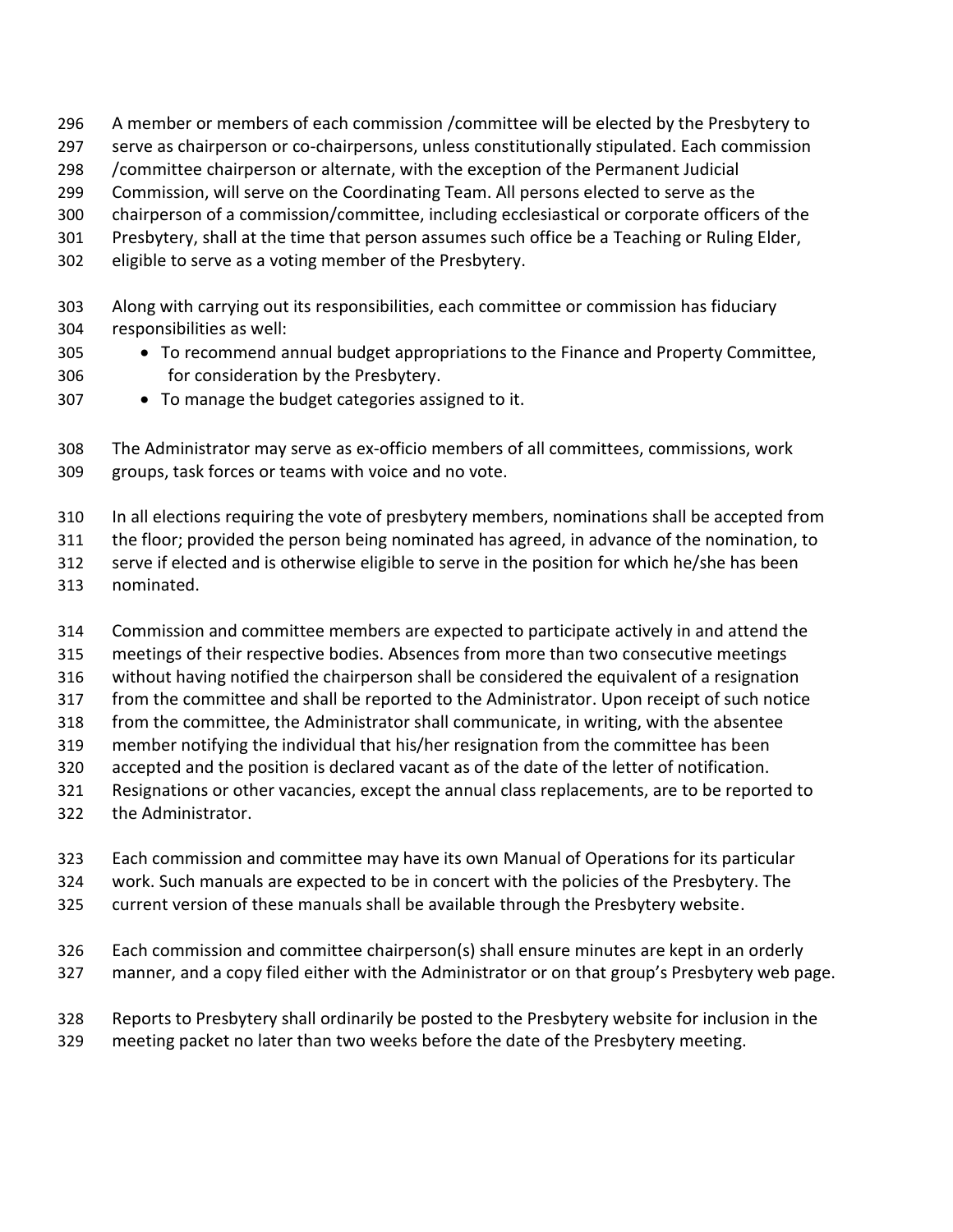- All persons serving on commissions, committees, work groups, task forces, or teams shall
- participate in training concerning avoidance of sexual misconduct, and will be given copies of
- the Presbytery's Standards of Ethical Conduct document and be asked to sign an agreement to
- abide by it.

### **Provisions for Electronic Meetings and Voting**

Commissions, committees, work groups, task forces, and teams may meet either in person

being physically present in the same location with one another or electronically using the

- guidelines in this document, and in accordance with the Presbytery Bylaws.
- According to Robert's Rules of Order, electronic votes should not occur unless the gathered
- body has had an opportunity to deliberate the topic beforehand. When absolutely necessary,
- commissions, committees, work groups, task forces, and teams may vote by e-mail and shall
- use the following guidelines:
- All participants must have access to the necessary equipment, either through personal means or through the Presbytery, for participation in the e-vote. **If any participants do not have access, an e-vote cannot be taken.**
- The chairperson shall develop the time frame for the e-vote.
- From the time the chairperson(s) circulate the motion, a minimum of 2 days shall be provided to all participants, for purposes of review and discussion. Such notice shall include the motion and supporting documentation for the e-vote.
- A second is not necessary for the motion to be considered.
- Each new main motion must be made in a separate, new e-mail message, with the motion indicated on the subject line, with no other message thread included.
- Members shall use "Reply All" in all messages.
- The chairperson shall close debate by asking, "Are you ready for the question on the motion" (listed in the subject line).
- The chairperson shall put the question to a vote by restating the pending question and requesting the members to vote now. The word "vote" shall be in the subject line. (Example: Motion 1 Vote)
- The chairperson shall include the time frame/deadline for the vote.
- Members shall state, "I vote yes" or "I vote no" in the first line of the response and use "Reply All".
- The secretary or the committee's designee shall tally the votes and report the result of the vote to the participants, including the number of votes cast for and against the motion.
- The chairperson shall announce the results of the vote.
- 365 The chairperson shall declare the "Motion (number) closed".
- The secretary shall prepare minutes of the vote and shall send the minutes marked "draft" to all the members.
- These minutes shall be approved at the next regular meeting.
- Any member shall have the right to request a copy of the message thread of a motion.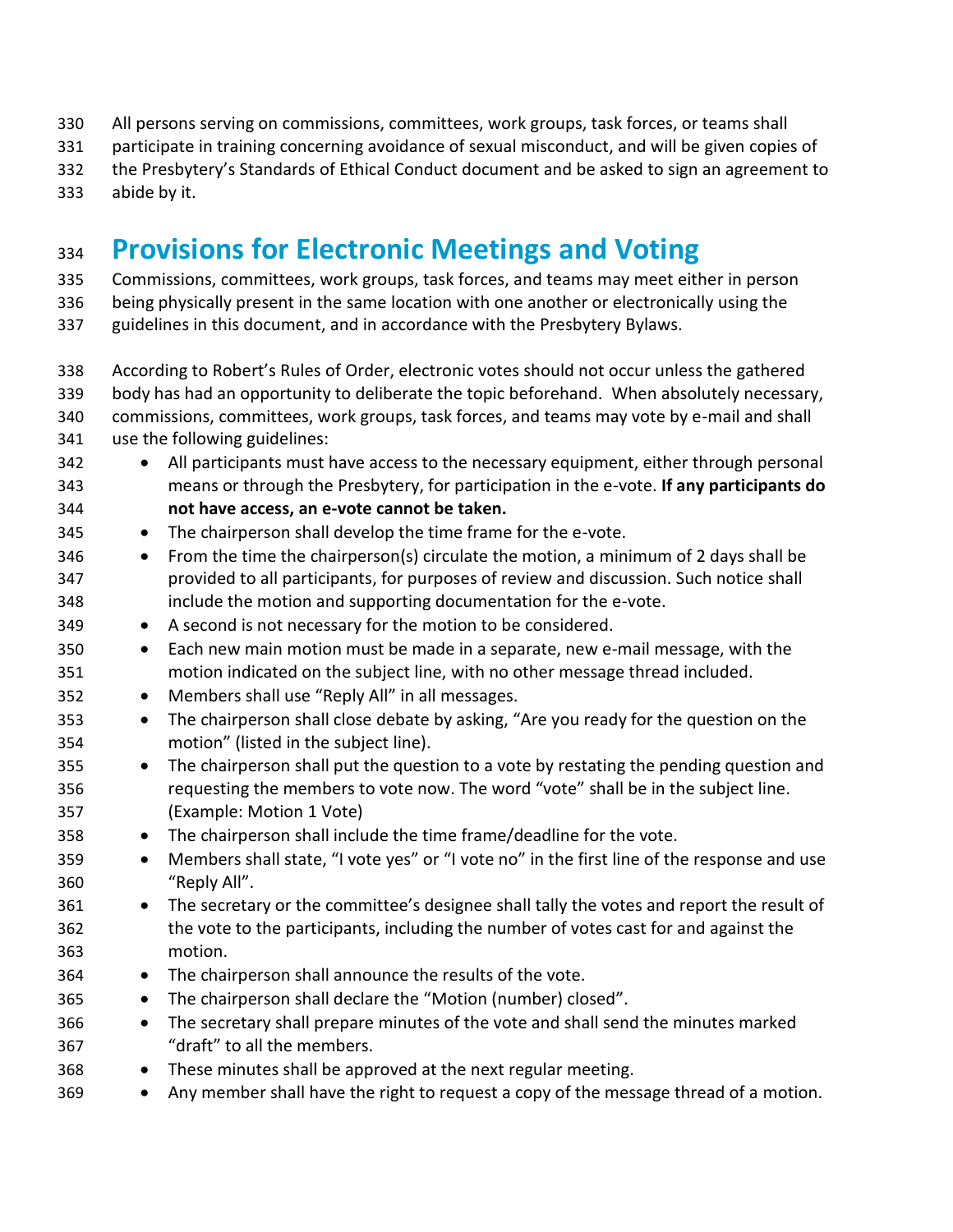• Electronic voting shall not be used to conduct secret ballots.

#### **Commissions and Committees of the Presbytery**

- The responsibilities of these commissions and committees are set forth in the Book of Order,
- the Articles of Incorporation and Bylaws of the Presbytery, these Standing Rules and as
- Presbytery may otherwise direct.
- 

#### **Leadership Team**

- *Mission*: to coordinate the activities and life of the Presbytery between stated meetings.
- *Members*: The LT is composed of the immediate Past Moderator, the current Moderator, the
- Moderator-Elect of the Presbytery, and the Chairperson of the Coordinating Team. The
- Administrator and the Stated Clerk attend with voice but no vote. The current Moderator
- serves as Chairperson of the Leadership Team.
- *Tasks*:
- 
- Meet monthly, or as needed, to pray for the mission and ministry of the Presbytery and to coordinate activities as needed in between Presbytery meetings.
- 

#### **Coordinating Team (CT)**

- *Mission:* The Coordinating Team is an Administrative Commission for coordination of the
- Presbytery. It exists to provide opportunities for networking among the Presbytery's members
- and congregations, including the various committees and commissions of the Presbytery; to
- make time-sensitive decisions that must happen before the next meeting of Presbytery; and to
- work together to plan the meetings of Presbytery.
- *Members:* CT is composed of the chairpersons (or alternates) of the Commission on Ministry,
- Commission on Preparation for Ministry, Finance and Property Commission, Worship
- Networking Coordinators, Education Networking Coordinators, Mission Networking
- Coordinators, Committee on Representation and Participation, Personnel Committee,
- Presbyterian Women, the Treasurer, along with members of the Leadership Team. Members
- are chosen by their respective committee/commission. The Coordinating Team's Chairperson
- shall be nominated by the Committee on Representation and Participation and elected by the
- Presbytery for the term of one year and may be re-elected for two more terms. A called
- meeting of the Coordinating Team may be convened by any two of its members.
- *Tasks:*
- Network between commissions and committees of the Presbytery in order to coordinate the Presbytery's mission and ministry.
- Foster the coordination and communication of the activities of Presbytery commissions and committees.
- Refer matters of information and concern to the commissions and committees of the Presbytery.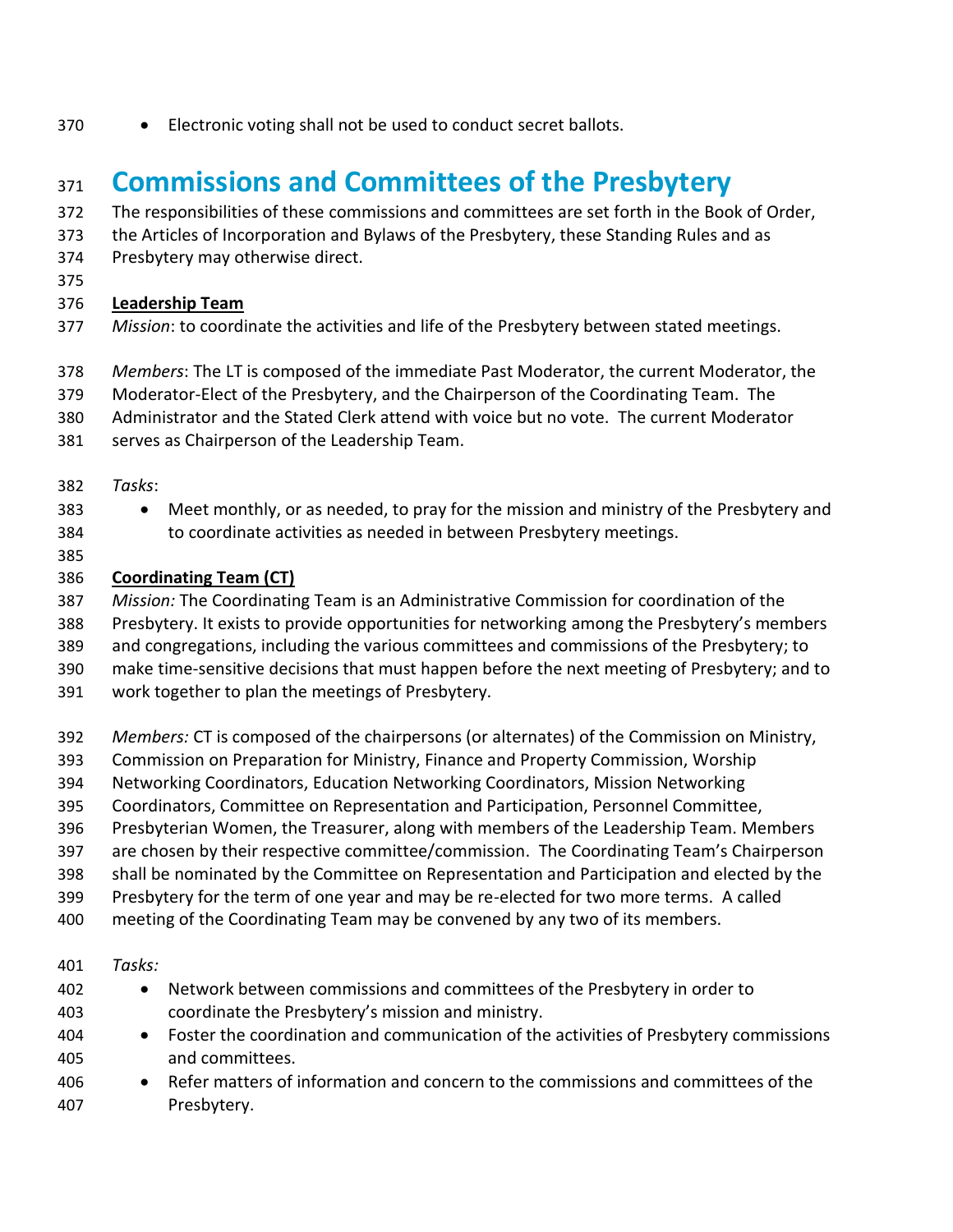- Act on behalf of the Presbytery on matters that need to be addressed between presbytery meetings and which do not warrant calling a special presbytery meeting. These matters might include property decisions, loan approvals, significant personnel developments, or other time sensitive issues. • Plan and prepare the docket for meetings of the Presbytery. In preparing the docket for Presbytery meetings, the Coordinating Team will consider: oInput from all commission, committee and work group chairpersons to ensure their needs and concerns are included in the planning process. **ourier and involvement of presbytery commissioners through agenda and**  networking opportunities. oDiscussion and education focused on issues of the larger church – General Assembly, Synod, congregational, and ecumenical. oPresbytery commissioner conversations relating to contemporary theological, ecclesiastical and societal issues. oExpressions of faith sharing and spiritual growth through worship. oThe use of a consent agenda. No item is to be part of the consent agenda unless it has been submitted to Presbytery commissioners at least one week prior to Presbytery meeting for reading. oAdequate periods for new commissioner orientation and training. • Grant permission as requested for a Presbyterian entity to celebrate the Sacrament of the Lord's Supper within the bounds of presbytery, providing the celebration is in keeping with W-3.6204, and report such authorization to the next meeting of Presbytery. 431 • Address such other matters as the Presbytery may request. **Worship Networking Coordinators (WNC)** *Mission*: to be a catalyst for developing and guiding worship resources and opportunities 435 throughout the Presbytery of Santa Fe.
- 

 *Members*: WNC is composed of at least three members and serve in rotating classes. All are elected by the Presbytery.

*Tasks*:

- Form a task force for each Presbytery meeting to plan worship. This task force shall include members of the hosting congregation for the Winter and Summer meetings, and Presbytery leadership for the October annual meeting.
- Convene gatherings for worship elders, musicians and pastors from interested congregations to share worship resources and ideas, encouraging variety, diversity and creativity.
- Form task forces to respond to other worship related ideas and requests that come from congregations or the Presbytery.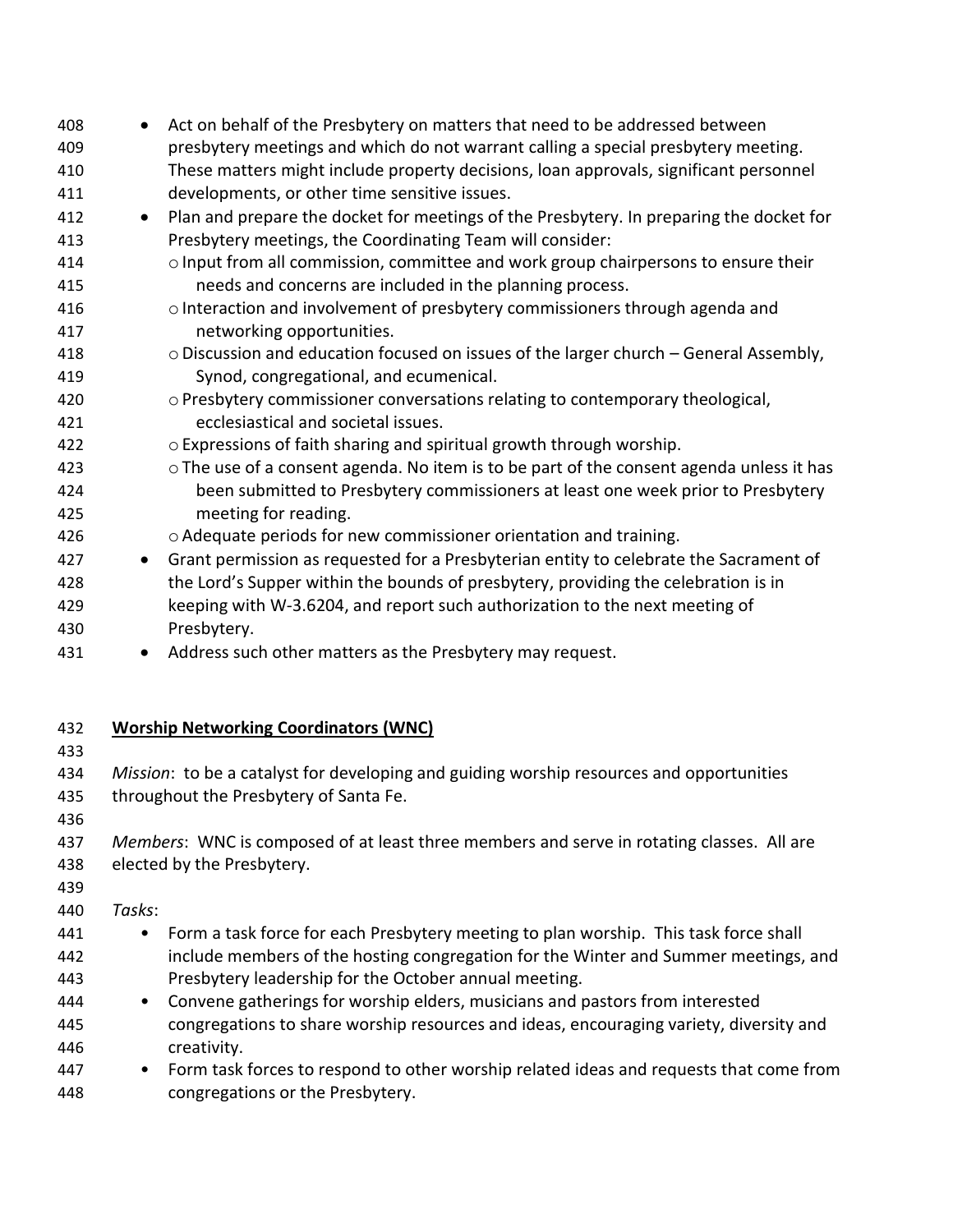| 450                                                                                     | <b>Education Networking Coordinators (ENC)</b>                                                                                                                                                                                                                                                                                                                                                                                                                                                                                                                                                                                                                                                                                                                                                                                                                                            |  |  |
|-----------------------------------------------------------------------------------------|-------------------------------------------------------------------------------------------------------------------------------------------------------------------------------------------------------------------------------------------------------------------------------------------------------------------------------------------------------------------------------------------------------------------------------------------------------------------------------------------------------------------------------------------------------------------------------------------------------------------------------------------------------------------------------------------------------------------------------------------------------------------------------------------------------------------------------------------------------------------------------------------|--|--|
| 451                                                                                     | Mission: to be a catalyst for Christian education and spiritual formation within the Presbytery of                                                                                                                                                                                                                                                                                                                                                                                                                                                                                                                                                                                                                                                                                                                                                                                        |  |  |
| 452                                                                                     | Santa Fe.                                                                                                                                                                                                                                                                                                                                                                                                                                                                                                                                                                                                                                                                                                                                                                                                                                                                                 |  |  |
| 453<br>454                                                                              | Members: ENC is composed of at least three persons and serve in rotating classes. All are<br>elected by the Presbytery.                                                                                                                                                                                                                                                                                                                                                                                                                                                                                                                                                                                                                                                                                                                                                                   |  |  |
| 455<br>456<br>457<br>458<br>459<br>460<br>461<br>462<br>463<br>464<br>465<br>466<br>467 | Tasks:<br>To be a catalyst for education by providing education and nurturing programs at<br>$\bullet$<br>Presbytery meetings and/or other events, drawing on the variety of experience and<br>expertise from both within and outside the Presbytery.<br>Form task forces to plan events in response to ideas and requests that come from<br>$\bullet$<br>congregations or the Presbytery.<br>Convene gatherings for education contacts and other interested parties from churches<br>$\bullet$<br>and the Presbytery to determine needs and interests for educational opportunities.<br>Oversee grant requests and provide funding for youth and young adults within the<br>$\bullet$<br>Presbytery, and for leadership training involving youth and adults.<br>Provide Stewardship educational opportunities for churches.<br>$\bullet$<br><b>Mission Networking Coordinators (MNC)</b> |  |  |
| 468                                                                                     | Mission: to be a catalyst for mission and ministry within the Presbytery of Santa Fe.                                                                                                                                                                                                                                                                                                                                                                                                                                                                                                                                                                                                                                                                                                                                                                                                     |  |  |
| 469<br>470                                                                              | Members: MNC is composed of at least three persons and serve in rotating classes. All are<br>elected by the Presbytery.                                                                                                                                                                                                                                                                                                                                                                                                                                                                                                                                                                                                                                                                                                                                                                   |  |  |
| 471                                                                                     | Tasks:                                                                                                                                                                                                                                                                                                                                                                                                                                                                                                                                                                                                                                                                                                                                                                                                                                                                                    |  |  |
| 472<br>473                                                                              | Convene gatherings of mission chairs and other interested persons to network with one<br>$\bullet$<br>another, sharing mission resources and ideas.                                                                                                                                                                                                                                                                                                                                                                                                                                                                                                                                                                                                                                                                                                                                       |  |  |
| 474<br>475                                                                              | Form task forces to respond to new mission opportunities identified by congregations or<br>$\bullet$<br>the Presbytery.                                                                                                                                                                                                                                                                                                                                                                                                                                                                                                                                                                                                                                                                                                                                                                   |  |  |
| 476<br>477                                                                              | Oversee grant requests to support mission work in the Presbytery, especially mission<br>partnerships involving two or more congregations working together.                                                                                                                                                                                                                                                                                                                                                                                                                                                                                                                                                                                                                                                                                                                                |  |  |
| 478<br>479<br>480<br>481                                                                | Be a catalyst for mission by circulating information about denominational and<br>$\bullet$<br>ecumenical mission opportunities in which congregations may wish to participate (e.g.<br>Mission Co-Worker Visits, Matthew 25 Initiative, Earth Care Congregations).                                                                                                                                                                                                                                                                                                                                                                                                                                                                                                                                                                                                                        |  |  |
| 482                                                                                     | <b>Commission on Ministry (COM)</b>                                                                                                                                                                                                                                                                                                                                                                                                                                                                                                                                                                                                                                                                                                                                                                                                                                                       |  |  |
| 483<br>484<br>485                                                                       | Mission: to serve as pastor and counselor to the Ministers of the Word and Sacrament and<br>Commissioned Pastors of the Presbytery; to facilitate the relations between congregations,<br>Ministers of the Word and Sacrament, Commissioned Pastors, Certified Christian Educators and                                                                                                                                                                                                                                                                                                                                                                                                                                                                                                                                                                                                    |  |  |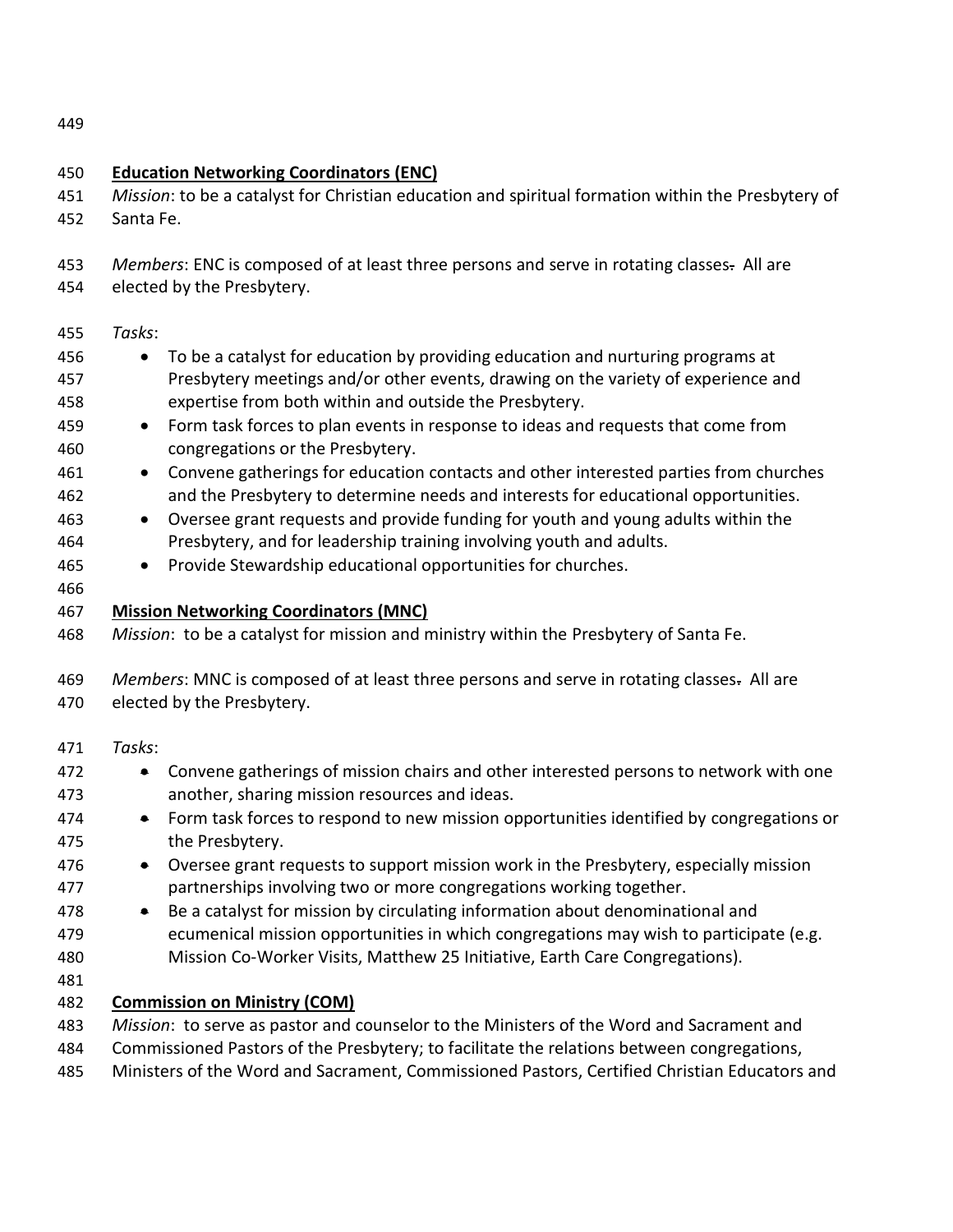the Presbytery; and to settle difficulties on behalf of Presbytery when possible and expedient.

- (Book of Order G-3.0109b)
- *Members:* COM is composed of eighteen members representing the fullness of diversity of the presbytery; they serve in three rotating classes of six persons and are elected by the Presbytery.
- *Tasks:*  491 • Act upon calls issued by congregations, act upon calls for services of Ministers of the Word and Sacrament, receive and examine all Ministers of the Word and Sacrament who are transferring from other presbyteries, and present them to Presbytery. • Act upon calls to Certified Christian Educators and provide a service of recognition of the call in the local congregation. • Dissolve the Teaching Elder relationship in cases where the congregation and Teaching Elder concur. • Provide for exit interviews of Ministers of the Word and Sacrament and Sessions upon the dissolution of call. • Appoint moderators of congregational councils.
	- As requested, dismiss Ministers of the Word and Sacrament to other presbyteries.
	- Create and dissolve administrative commissions for the installation and/or ordination of Ministers of the Word and Sacrament and commissioning of Commissioned Pastors and the recognition of Certified Christian Educators.
	- Approve contracts for interim or temporary service between congregational councils and interim Ministers of the Word and Sacrament.
	- Approve Parish Associate relationships.
	- Designate a Teaching Elder as Honorably Retired.
	- Work with the council of a local church to prepare written contracts for Commissioned Pastors.
	- 511 Make a recommendation to Presbytery concerning the request of a Teaching Elder seeking release from the exercise of ordained office in those instances where no inquiry has been initiated pursuant to the Book of Discipline, against whom no charges have been filed, and who otherwise is in good standing. (Book of Order G-2.0507)
	- Take a recommendation to Presbytery in the case of requests for reinstatement by Ministers of the Word and Sacrament who have been released from the office of ministry pursuant to the paragraph above.
	- Recommend to Presbytery annual adjustments in terms of minimum compensation for Ministers of the Word and Sacrament and Certified Christian Educators, and provide guidance to congregational councils for compensation of Commissioned Pastors.
	- Take such other actions as Presbytery may request.
	-
	- **Commission on Preparation for Ministry (CPM)**
	- *Mission:* to enter into covenant with those preparing to become Ministers of the Word and
	- Sacrament, Commissioned Pastors, and Certified Christian Educators and with their councils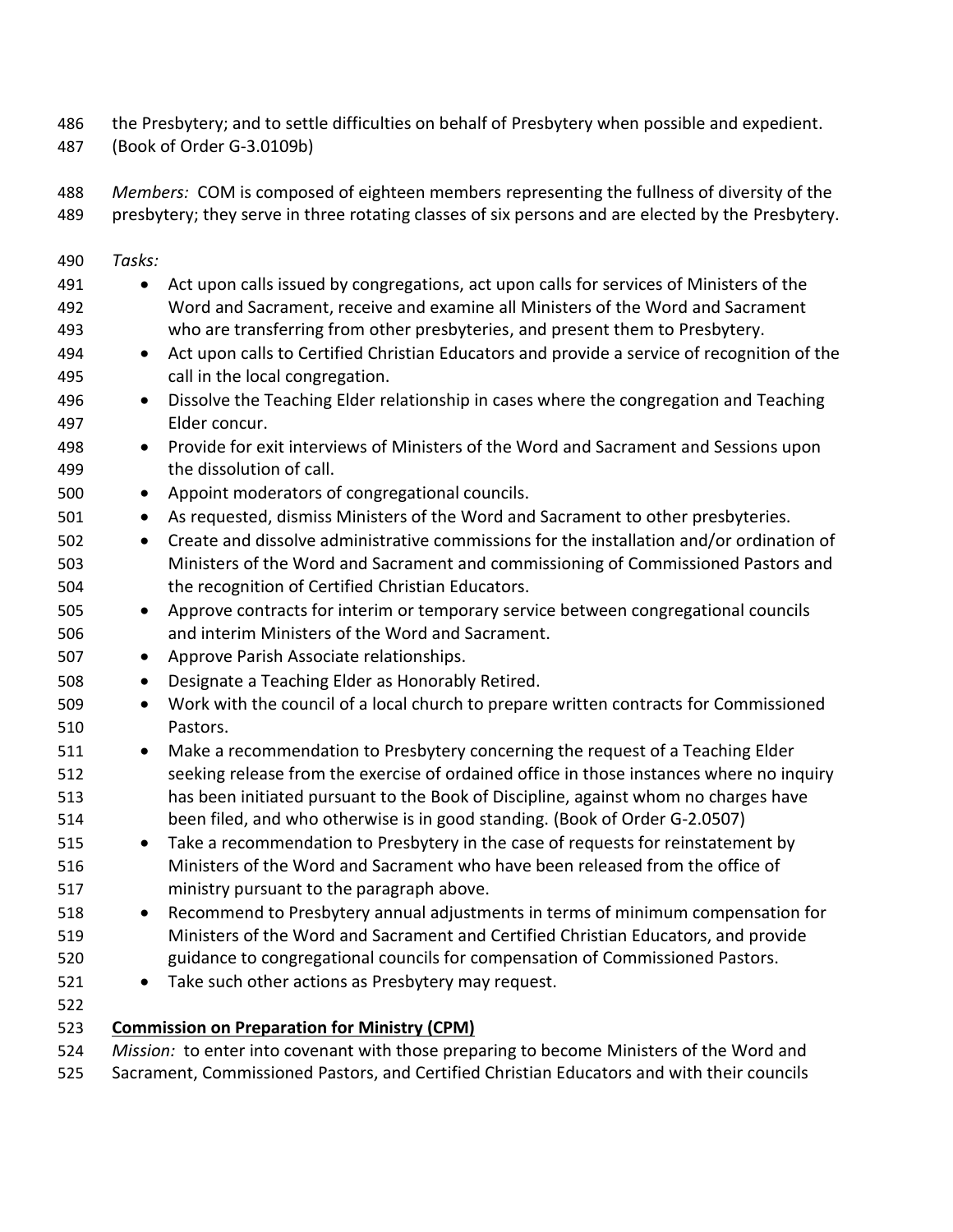- and congregations; and to provide oversight to Inquirers and Candidates in matters relating to
- their preparation for ministry.
- *Members*: CPM is composed of nine members representing the fullness of diversity of the
- Presbytery; they serve in three rotating classes of three persons and are elected by the
- Presbytery.
- *Tasks*:
- 532 Carry out the functions of Presbytery in relation to candidates for the office of Teaching Elder as found in the Book of Order G-2.06.
- Carry out the functions of Presbytery in relation to certifying Ruling Elders as ready to receive a commission, following the provisions of the Book of Order (G-2.10) and the commission's own procedures.
- Counsel and guide persons on the paths of inquiry, candidacy, and certification for the vocation of ministry.
- Give guidance to, and have oversight for, applicants and candidates for Certified Christian Educator as provided in the Book of Order G-2.1103.
- Take such other actions as the Presbytery may request.
- 

#### **Committee on Representation and Participation (CORP)**

- *Mission*: to assure that the Presbytery is served by the best and widest representation possible, while encouraging participation in the ministry, mission and work of the Presbytery by qualified
- persons from throughout the Presbytery.
- *Members*: CORP is composed of nine members representing the fullness of diversity of the
- Presbytery; they serve in three rotating classes of three persons. Members including the
- Chairperson are nominated by the Coordinating Team and elected by the Presbytery.
- *Tasks*:
- Fulfill presbytery functions related to representation as designated in the Book of Order, G-3.0103.
- Identify and recruit qualified persons for nomination to serve as Presbytery officers.
- Identify and recruit qualified persons for nomination to serve on presbytery commissions and committees.
- Nominate the officers of the Presbytery, the members and chairperson(s) of the commissions and committees for the Presbytery at the annual meeting.
- Nominate Commissioners, Alternates and Advisory Delegates according to the bylaws of the Synod of the Southwest and the General Assembly.
- Provide nominations for other governing bodies and agencies of the Presbyterian Church (U.S.A.), as directed by the Presbytery.
- Address the need for nominations in any particular categories meriting increased representation, and advise presbytery annually of such representation.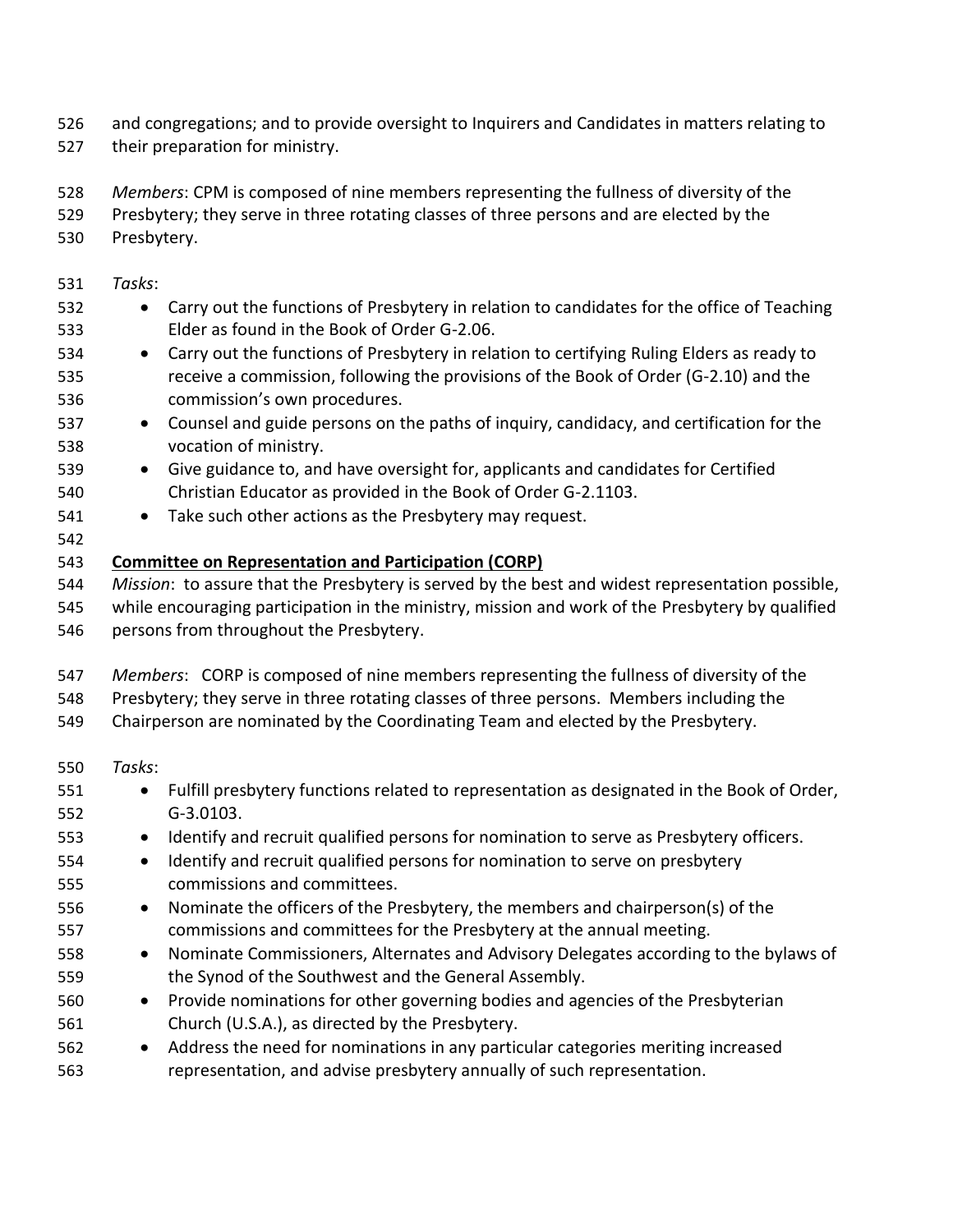| 564<br>565<br>566 | Ensure that, insofar as it is possible, appropriate representation and balance are<br>$\bullet$<br>maintained within the organizational structure of presbytery, bearing in mind the<br>principles of unity in diversity in Book of Order F-1.0403. |
|-------------------|-----------------------------------------------------------------------------------------------------------------------------------------------------------------------------------------------------------------------------------------------------|
| 567               |                                                                                                                                                                                                                                                     |
| 568<br>569        | Finance and Property Commission (F&P)<br>Mission: to provide fiduciary oversight of the financial and real assets of the Presbytery.                                                                                                                |
| 570<br>571<br>572 | Members: F&P is composed of nine members representing the fullness of diversity of the<br>Presbytery; they serve in three rotating classes of three members. All are elected by the<br>Presbytery.                                                  |
| 573               | Tasks:                                                                                                                                                                                                                                              |
| 574<br>575        | Serve, in conjunction with the Ecclesial Officers, as the Board of Trustees of the<br>$\bullet$<br>Presbytery.                                                                                                                                      |
| 576               | Manage presbytery funds.<br>$\bullet$                                                                                                                                                                                                               |
| 577               | Administer the budgets of Presbytery and provide for an audit of financial records at<br>$\bullet$                                                                                                                                                  |
| 578               | least every three years with annual reviews the years in between.                                                                                                                                                                                   |
| 579               | Receive and consider financial appeals and recommend action to the Presbytery.<br>$\bullet$                                                                                                                                                         |
| 580               | Oversee any real property owned by the Presbytery and make provision for its<br>$\bullet$<br>maintenance.                                                                                                                                           |
| 581<br>582        | Function with the Ecclesial Officers as the Board of Trustees for the Presbytery,<br>$\bullet$                                                                                                                                                      |
| 583               | negotiating purchase or sale of any real property as appropriate.                                                                                                                                                                                   |
| 584               | Take such other actions as the Presbytery may request.<br>$\bullet$                                                                                                                                                                                 |
| 585               |                                                                                                                                                                                                                                                     |
| 586               | <b>Personnel Committee (PC)</b>                                                                                                                                                                                                                     |
| 587               | Mission: to support a healthy work environment for employees of the Presbytery of Santa Fe.                                                                                                                                                         |
| 588               |                                                                                                                                                                                                                                                     |
| 589               | Members: The committee is composed of six persons representing the fullness of the diversity                                                                                                                                                        |
| 590               | of the Presbytery; they serve in three rotating classes of two persons. All are elected by the                                                                                                                                                      |
| 591               | Presbytery.                                                                                                                                                                                                                                         |
| 592               |                                                                                                                                                                                                                                                     |
| 593               | Tasks:                                                                                                                                                                                                                                              |
| 594               | Ensure that position descriptions are current for all employees of the Presbytery.<br>$\bullet$                                                                                                                                                     |
| 595               | Review all position descriptions every three years and recommend changes to the                                                                                                                                                                     |
| 596               | Coordinating Team as required by the Presbytery's changing needs.                                                                                                                                                                                   |
| 597<br>598        | Conduct an annual review of the Administrator and, in conjunction with the<br>$\bullet$<br>Coordinating Team, orchestrate a more comprehensive review every third year.                                                                             |
| 599               | Work with the Administrator to provide annual reviews for each employee of the<br>$\bullet$                                                                                                                                                         |
| 600               | Presbytery                                                                                                                                                                                                                                          |
| 601               | Enact policies and procedures that will contribute to the health and well-being of<br>$\bullet$                                                                                                                                                     |
| 602               | Presbytery staff and staff relationships, as they fulfill their Presbytery job functions.                                                                                                                                                           |
| 603               | Support the Administrator in seeking to fill vacancies on the staff.<br>$\bullet$                                                                                                                                                                   |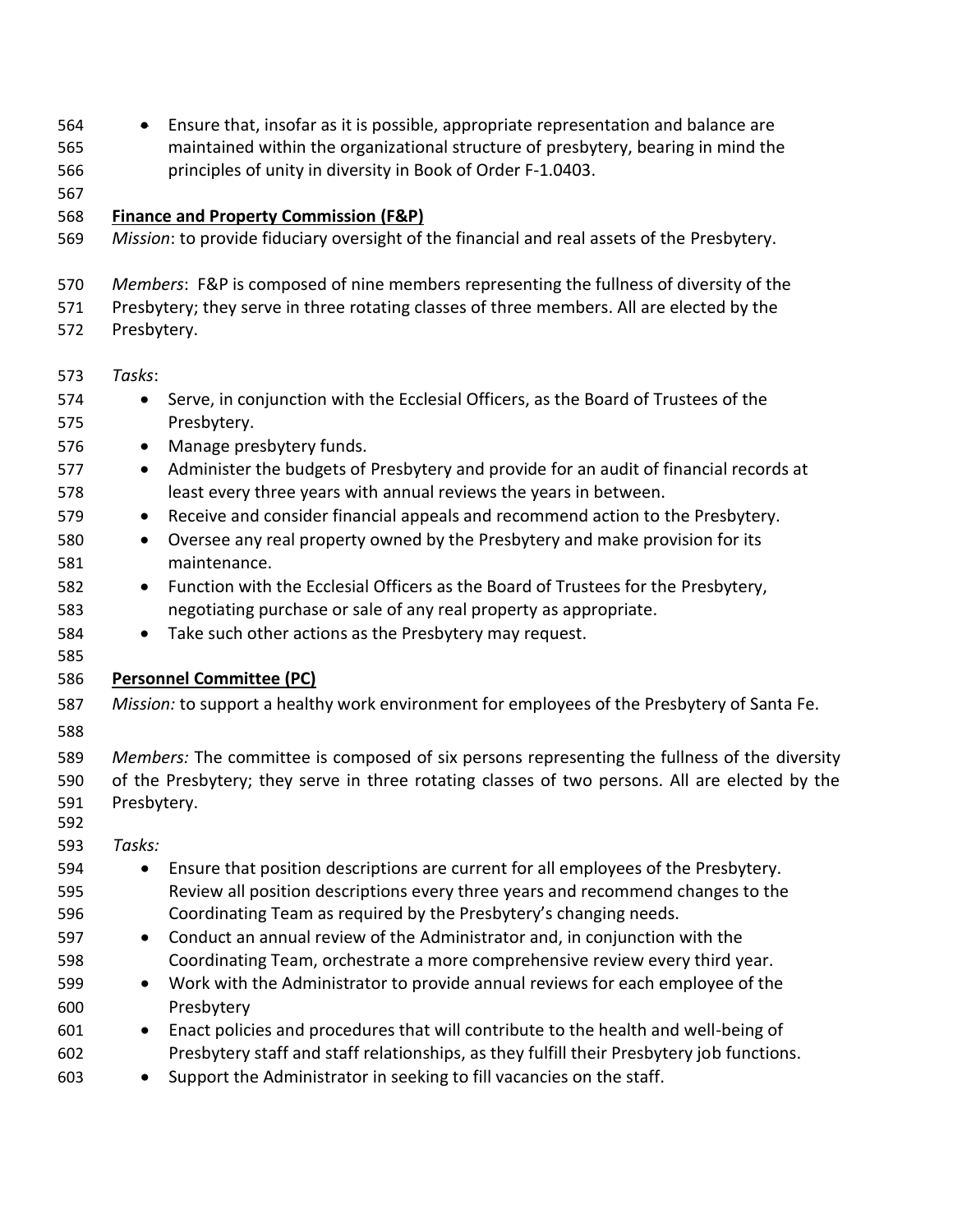- Recommend annually to the Finance and Property Committee salary adjustments for staff members of the Presbytery. • Review office staffing configuration and expenses every three years and recommend changes to Finance and Property as the Presbytery's needs evolve. • Recommend annually to the Finance and Property Committee budgetary adjustments to office expense items. • As detailed in the Manual of Operations, provide assistance as requested to any search committee for Presbytery staff.
- Take such other actions as the Presbytery may request.
- 
- **New Business Committee**

#### *Mission*: to review and make recommendations regarding any new business items, including

- resolutions, overtures and other legislation, which have not been referred to the Presbytery for
- its action by any of its commissions, committees, work groups, task forces, teams or
- commissioners.
- *Members*: At each Stated Presbytery meeting, the Moderator shall appoint seven persons
- representing the fullness of the diversity of the Presbytery to serve as the New Business

Committee. One shall be appointed Chair by the Moderator. The duration of their term of

- service is only for that particular meeting of the Presbytery.
- *Tasks*: The New Business Committee of a presbytery meeting shall evaluate new agenda items
- presented to it by the Administrator. If the committee deems the agenda item(s) to be brought
- properly before the Presbytery, the item(s) will be considered under the "new business" section
- of the docket.Only items submitted to the Administrator no later than within the first hour of
- the start of the presbytery meeting at which the item is to be considered shall be referred to
- this committee.
- Any item of legislation requiring action of the Presbytery and related directly to any item under
- consideration by the Presbytery (i.e., amendments, substitute motions) under its normal course
- of business shall not be subject to review or recommendation by the New Business Committee
- unless so referred by act of the Presbytery.
- 
- In its recommendation regarding action on a particular item, the New Business Committee may
- make one of three recommendations: Approval, Disapproval, or Referral to an Existing
- Committee for report to the next meeting of presbytery.
- 
- Items approved by the New Business Committee for presentation to the Presbytery shall be
- considered immediately preceding the close of the presbytery meetings, following a report by
- the New Business Committee.
- Notwithstanding any of the foregoing, upon motion to consider an item which would otherwise be subject to review and recommendation by the New Business Committee, the commissioners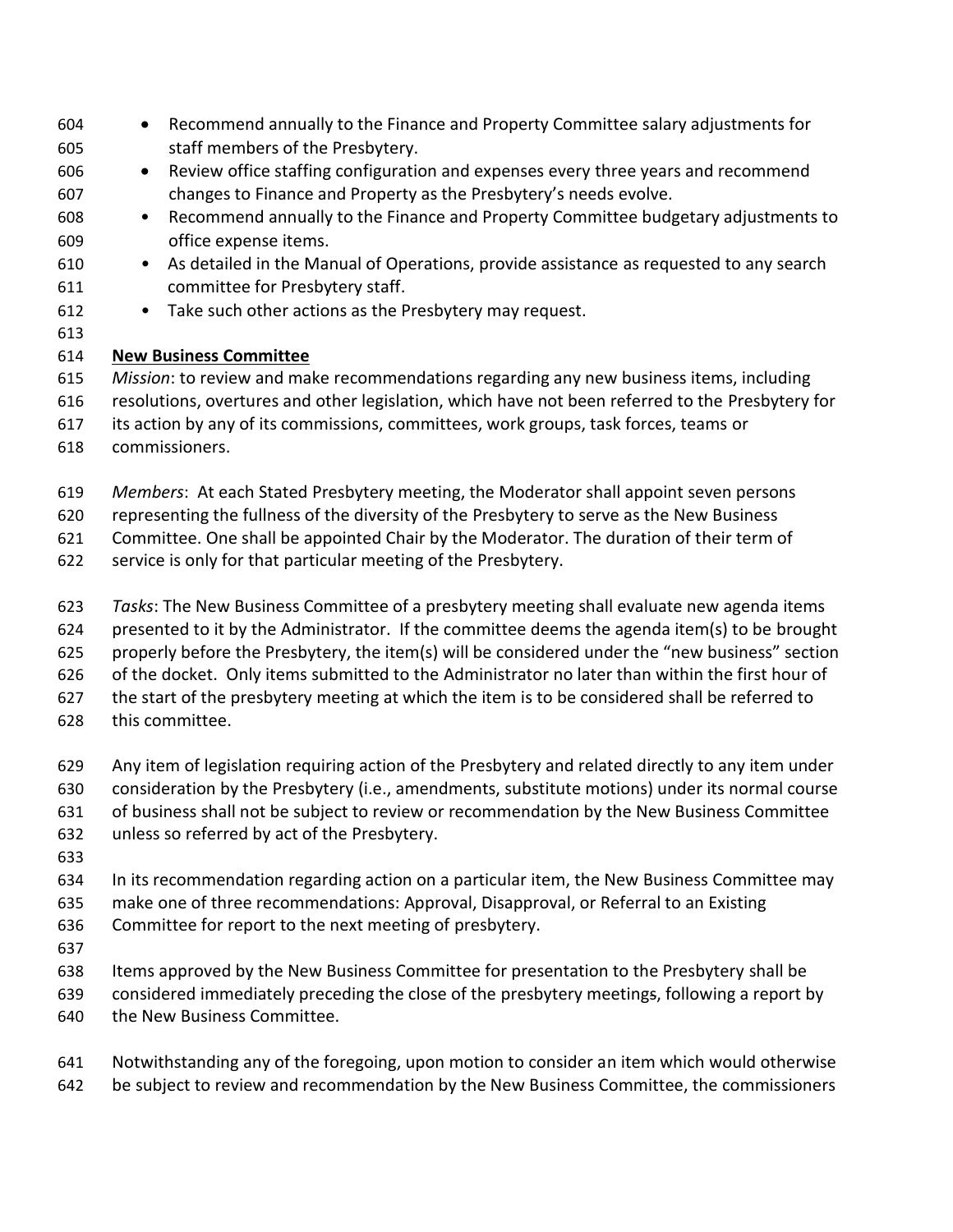- present at the presbytery meeting, and at which quorum is present, may bypass this process
- and consider the item, provided at least three-quarters of those commissioners vote to do so.

#### **Permanent Judicial Commission (PJC)**

- *Mission:* to provide judicial process within the jurisdiction of the Presbytery.
- *Members*: The PJC is composed of seven members representing the fullness of diversity of the

Presbytery, with one member elected by the Commission to serve as its chairperson. Terms and

- limits are defined in the Rules of Discipline in the Book of Order.
- *Tasks*: Its responsibilities are limited to those defined in the Rules of Discipline, D-5.0000. The
- Commission reports its work directly to the Presbytery.
- 
- 

#### **Special Administrative Review Committee (SARC)**

- *Mission*: to seek a fair and just conclusion upon learning of an irregularity of either commission
- or omission by a congregational council's moderator, a congregational council or a
- congregation falling under the jurisdiction of the Presbytery.
- *Members:* When an irregularity described in the preceding paragraph occurs, the Moderator of
- Presbytery, in consultation with the Chairperson of the Commission on Ministry and the Stated
- Clerk, shall appoint five members representing the full diversity of the Presbytery to undertake
- Special Administrative Review under the authority given under G-3.0108 of the Book of Order.
- One member shall be appointed as chairperson by the Moderator.
- *Tasks*: The committee shall follow G-3.0108 regarding the manner of review.
- The Moderator of Presbytery shall report to the Commission on Ministry the reasons for such
- an appointment and the names of the committee members. This appointment shall also be
- reported at the next meeting of Presbytery.
- The Special Administrative Review Committee shall report their progress and/or findings, in writing, to the Presbytery at each meeting during its existence.
- If in the course of undertaking the review the Special Administrative Review Committee
- discovers that an irregularity or delinquency has occurred, it may "direct the lower council to
- reconsider and take corrective action if matters are determined to be out of compliance." (G-
- 3.0108c)
- The Special Administrative Review Committee may also seek review and correction by initiating
- judicial process as described in the Rules of Discipline.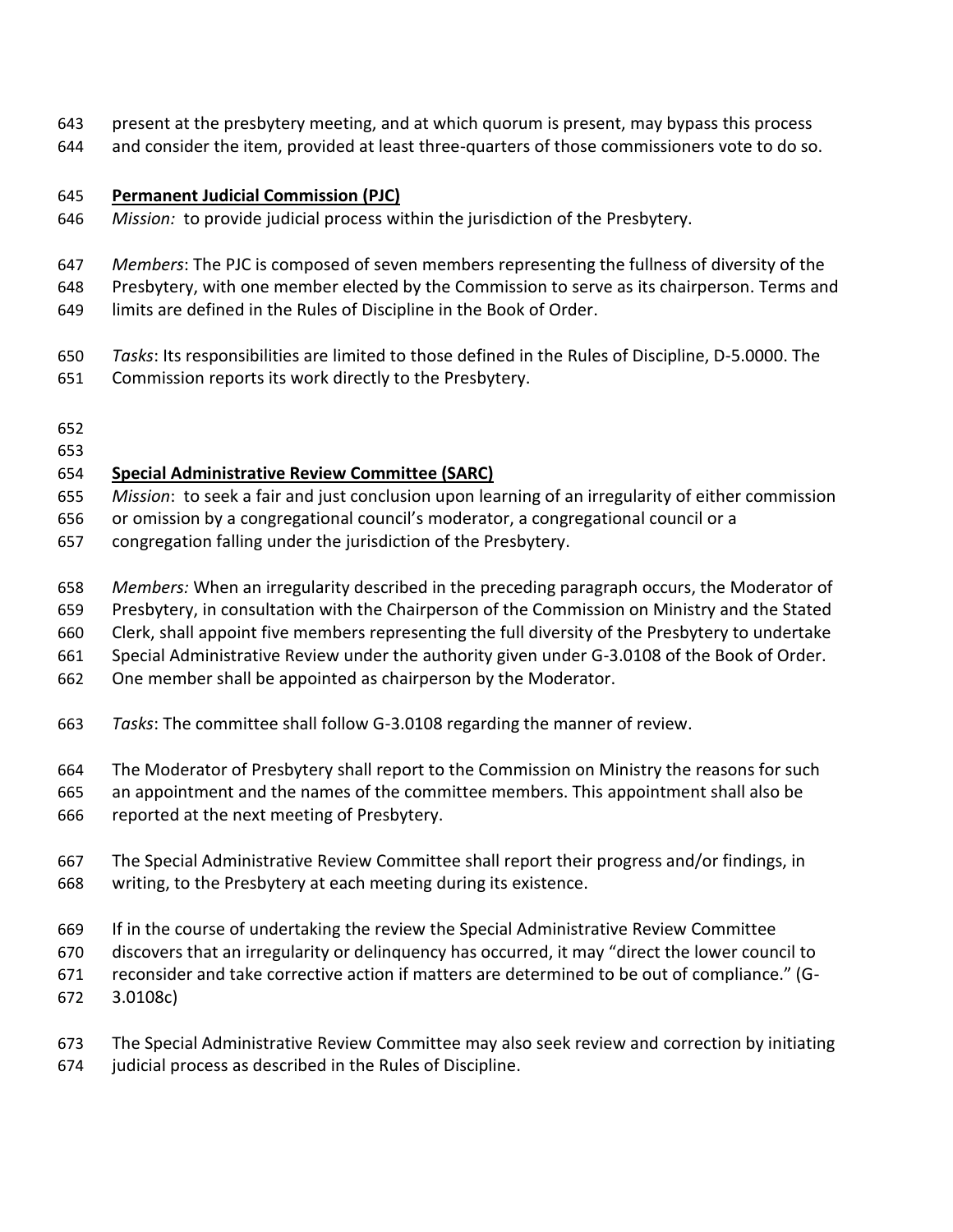### **Associated Ministry Groups**

 Associated Ministry Groups are groups which have a connection to the Presbytery, but which are not staffed by the Committee on Representation and Participation. Such groups include Presbyterian Women and may for example include racial ethnic affiliation groups, women's groups, mission groups with one focus, etc.

- These Associated Ministry Groups report annually to the Coordinating Team of the Presbytery. The Coordinating Team welcomes the input from these groups regarding ways the Presbytery can best partner with them to strengthen and transform the congregations of this Presbytery.
- Each Associated Ministry Group shall annually submit a written report to the Administrator, to be included in the reports given to Presbytery at the Annual Meeting.
- Any budgetary requests shall come directly to the Coordinating Team for consideration.
- Additional groups may apply for recognition in this category by applying to the Coordinating Team. The CT will consider and make recommendation to the Presbytery, which would then vote to include the group as a self-governing extension of the Presbytery's mission.
- The Associated Ministry Groups may initiate interaction with the Coordinating Team or with any committee or commission to explore common interests and to implement ministry jointly. They may send representatives to attend Coordinating Team meetings in person with prior arrangement.

### **Commissioners and Young Adult Advisory Delegates to the General Assembly**

 Commissioners and Youth Advisory Delegates to General Assembly shall be elected by the Presbytery at the annual meeting preceding the next biennial General Assembly.

- At the annual meeting of Presbytery preceding the next General Assembly, the Committee on Representation and Participation shall propose to Presbytery a slate of nominees. CORP shall take into consideration in making these nominations such criteria as: knowledge of issues before the church, attendance at Presbytery meetings as a commissioner, whether a commissioner has come from the same church within the last five years, whether the person has ever been a commissioner to General Assembly, and whether the person has demonstrated participation in the life of the Presbytery.
- Nominees will be introduced to the body by the person presenting the CORP report. That introduction may include biographical information about the nominees and any pertinent information, but should not include an opportunity for the nominees to make election/campaign speeches during any Presbytery meeting.

### **Presbytery Staff**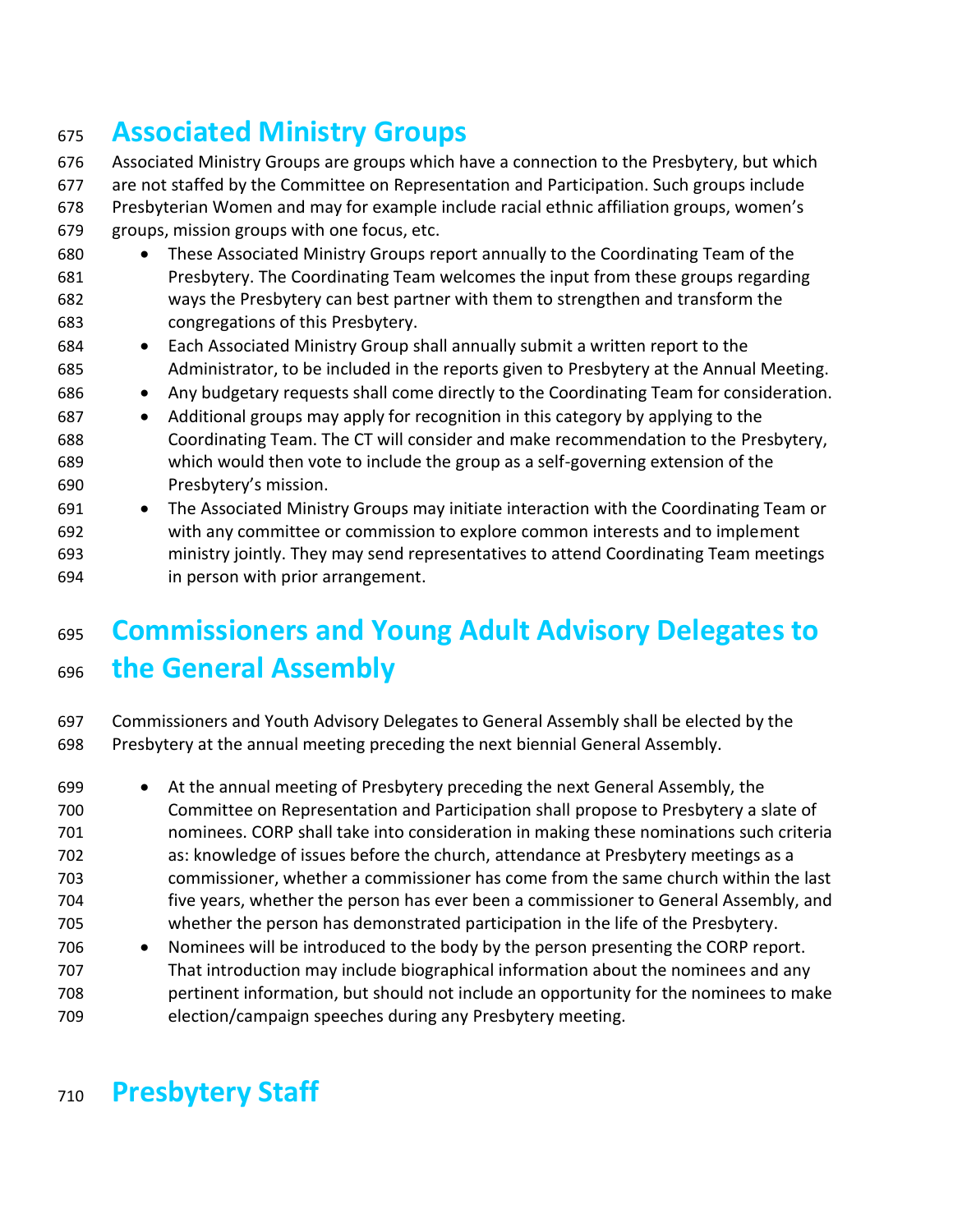| 711        | Presbytery staff includes all persons employed by Presbytery.                                                                          |
|------------|----------------------------------------------------------------------------------------------------------------------------------------|
| 712        | The primary duties of the Administrator, Stated Clerk and various consultants are<br>$\bullet$                                         |
| 713        | detailed in their position descriptions.                                                                                               |
| 714        | The Personnel Committee shall conduct an annual review of staff positions, job<br>$\bullet$                                            |
| 715        | descriptions and personnel performance.                                                                                                |
| 716        | Presbytery staff shall not be eligible to be elected to or serve as a voting member of any<br>$\bullet$                                |
| 717        | Commission or Committee for three years following termination of service.                                                              |
|            |                                                                                                                                        |
| 718        | <b>Amending or Suspending the Standing Rules</b>                                                                                       |
| 719        | All sections of these Standing Rules shall be amended or suspended as follows:                                                         |
| 720        | Anyone wishing to propose an amendment shall present the proposed amendment in                                                         |
| 721<br>722 | writing to the Coordinating Team for its consideration prior to presenting the proposed<br>amendment in writing to the Presbytery.     |
| 723        |                                                                                                                                        |
|            | Unless the Coordinating Team deems otherwise, all proposed amendments shall be<br>$\bullet$                                            |
| 724<br>725 | presented to the Presbytery in writing as new business for a first reading, and shall then<br>be voted upon at the subsequent meeting. |
| 726        | Once proposed amendments have been presented to the Coordinating Team and to the<br>$\bullet$                                          |
| 727        | Presbytery for first reading, they may be voted on at the next stated meeting of the                                                   |
| 728        | Presbytery. Amendments must be passed by a two-thirds vote of commissioners.                                                           |
| 729        | Any particular section may be suspended at any stated meeting of the Presbytery, at<br>$\bullet$                                       |
| 730        | which a quorum is present, by a three-quarters vote of the voting members present.                                                     |
| 731        | Any particular section may be suspended at a called meeting of the Presbytery, at which<br>$\bullet$                                   |
| 732        | a quorum is present, by a three-quarters vote of the voting members present, provided                                                  |
| 733        | the particular section to be suspended is related to, or affected by, matters included in                                              |
| 734        | the official call for the meeting.                                                                                                     |
| 735        |                                                                                                                                        |
| 736        |                                                                                                                                        |
| 737        | Addendum to the Standing Rules                                                                                                         |
| 738        | <b>Position Descriptions for Presbytery Staff</b>                                                                                      |
| 739        | February 25, 2017                                                                                                                      |
| 740        |                                                                                                                                        |
| 741        | <b>ADMINISTRATOR</b>                                                                                                                   |
| 742        |                                                                                                                                        |
| 743        | The Administrator is the full time staff person in the Presbytery of Santa Fe, and is also the                                         |
| 744<br>745 | Associate Stated Clerk for the Presbytery.                                                                                             |
| 746        | Specific Duties for the Administrator include:                                                                                         |
| 747        |                                                                                                                                        |
| 748        | 1.<br><b>Office Administration</b>                                                                                                     |
| 749        | Answer the Presbytery phone, answer questions, provide a listening ear<br>$\circ$                                                      |
| 750        | Identify potential volunteer positions and coordinate with Volunteer Coordinator<br>$\circ$                                            |
| 751        | Provide support for the Stated Clerk<br>$\circ$                                                                                        |
| 752        | Maintain current and historic records of presbytery<br>$\circ$                                                                         |
| 753        | Pastor and Lay lists                                                                                                                   |
|            |                                                                                                                                        |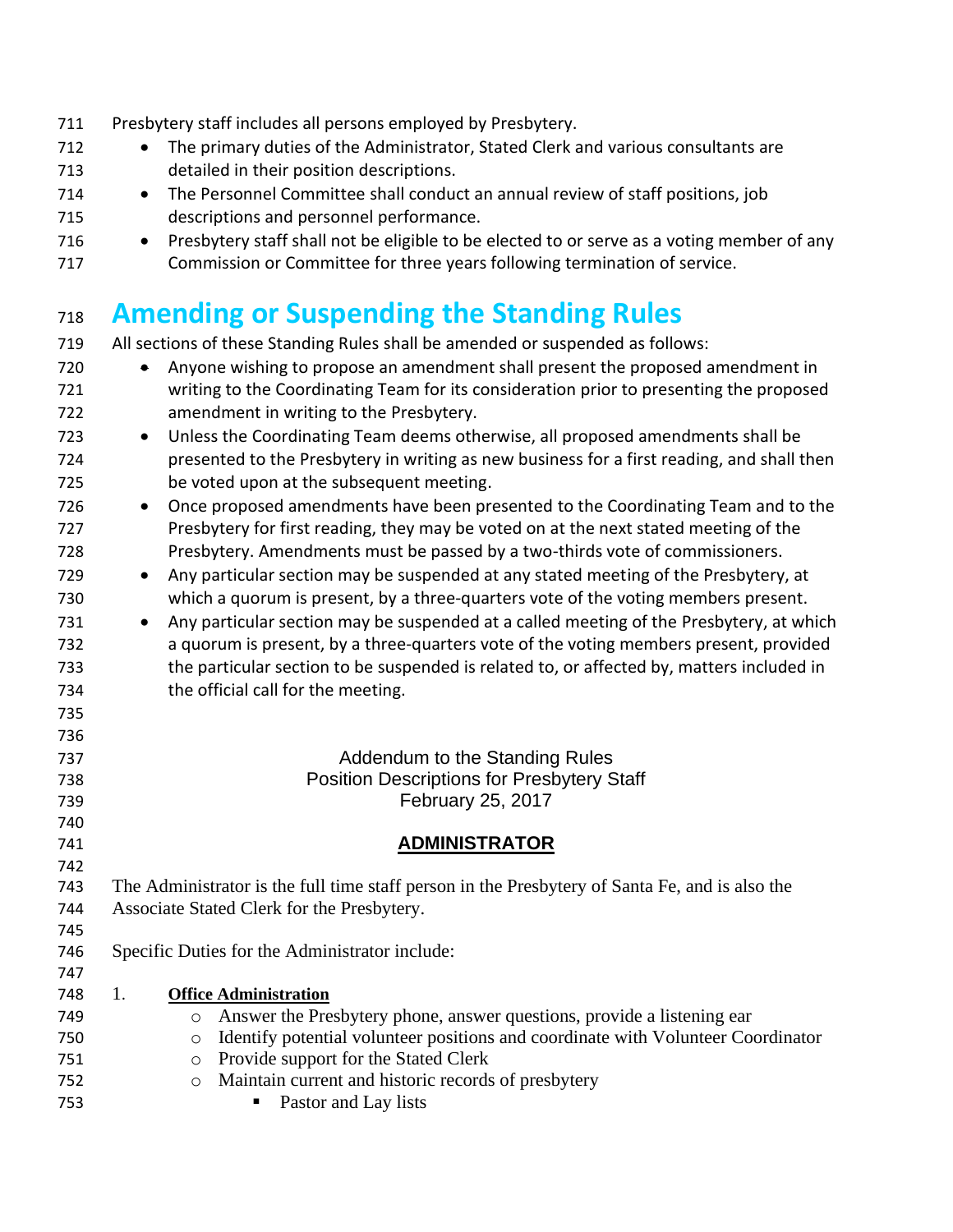| 754 |    |                     | Ordination anniversaries<br>п                                                                                  |
|-----|----|---------------------|----------------------------------------------------------------------------------------------------------------|
| 755 |    |                     | Files relating to Presbytery of Santa Fe (PSF) Churches and Pastors as                                         |
| 756 |    |                     | well as PSF committees and commissions                                                                         |
| 757 |    | O                   | Oversee master calendar, book meeting space, and provide content for the Website                               |
| 758 |    | O                   | Make provision for equipment and supplies for meetings                                                         |
| 759 |    | O                   | Make travel arrangements for representatives of the Presbytery                                                 |
| 760 |    | $\circ$             | Implement background checks for Ministers/Inquirers/CRE candidates                                             |
| 761 |    | $\circ$             | Maintain a list of translators (Spanish) for the Presbytery                                                    |
| 762 |    | $\circ$             | Maintain list of supply preachers as provided by the Commission on Ministry                                    |
| 763 |    |                     | (COM)                                                                                                          |
| 764 |    | O                   | Maintain list of hospital visitors                                                                             |
| 765 |    | $\circ$             | Coordinate bulk orders of the Book of Order (BOO), the Book of Confessions                                     |
| 766 |    |                     | (BOC), Planning Calendars, Mission Yearbooks, etc.                                                             |
| 767 |    | $\circ$             | Provide resources to churches; e.g., Personnel handbooks, Job description samples,                             |
| 768 |    |                     | etc.                                                                                                           |
| 769 |    | $\circ$             | Schedule Go To Meeting for meetings at presbytery office                                                       |
| 770 |    | $\circ$             | Maintain and distribute the lists of churches, ministers, and the members of the                               |
| 771 |    |                     | committees/commissions of the presbytery                                                                       |
| 772 |    |                     |                                                                                                                |
| 773 | 2. |                     | <b>Communication</b>                                                                                           |
| 774 |    | $\bigcirc$          | Publish, in concert with the Communications Consultant, bi-weekly Ponderings                                   |
|     |    |                     |                                                                                                                |
| 775 |    |                     |                                                                                                                |
| 776 |    |                     | Nuevas Noticias including gathering reflections and responses from pastors/people<br>throughout the Presbytery |
| 777 |    | $\circ$             | Work with Chaplain to send out prayer concerns                                                                 |
| 778 |    | $\circ$             | Facilitate, in concert with the Communications Consultant, the updating update                                 |
| 779 |    |                     | of the Presbytery's Facebook page                                                                              |
| 780 |    | $\circ$             | Refer communications and items of business or concern to the appropriate                                       |
| 781 |    |                     | commission, committee, work group, task force or team in consultation with the                                 |
| 782 |    |                     | chairperson of the Coordinating Team                                                                           |
| 783 |    | $\circlearrowright$ | Help Churches navigate the PCUSA's Church Leadership Connection website                                        |
| 784 |    |                     | (clearinghouse for church and ministerial information forms)                                                   |
| 785 |    | O                   | Facilitate connections for people making charitable requests or needing resources                              |
| 786 |    | $\circ$             | Work with the Webmaster on issues pertaining to the website                                                    |
| 787 |    | $\circ$             | Work with Communication Advisory Team (CAT) on maintaining equipment and                                       |
| 788 |    |                     | technology                                                                                                     |
| 789 |    |                     |                                                                                                                |
| 790 | 3. |                     | <b>Facilitation of Committee / Commissions</b>                                                                 |
| 791 |    | $\circ$             | Meet with and resource Finance and Property Committee (FPC)                                                    |
| 792 |    |                     | Work with Treasurer as needed                                                                                  |
| 793 |    |                     | Help with budget preparation                                                                                   |
| 794 |    |                     | Attend Mid-Council Financial Network meetings                                                                  |
| 795 |    | O                   | Support the Commission on Ministry (COM) and the COM Consultant                                                |
| 796 |    | O                   | Support the Commission on Preparation for Ministry (CPM) as needed                                             |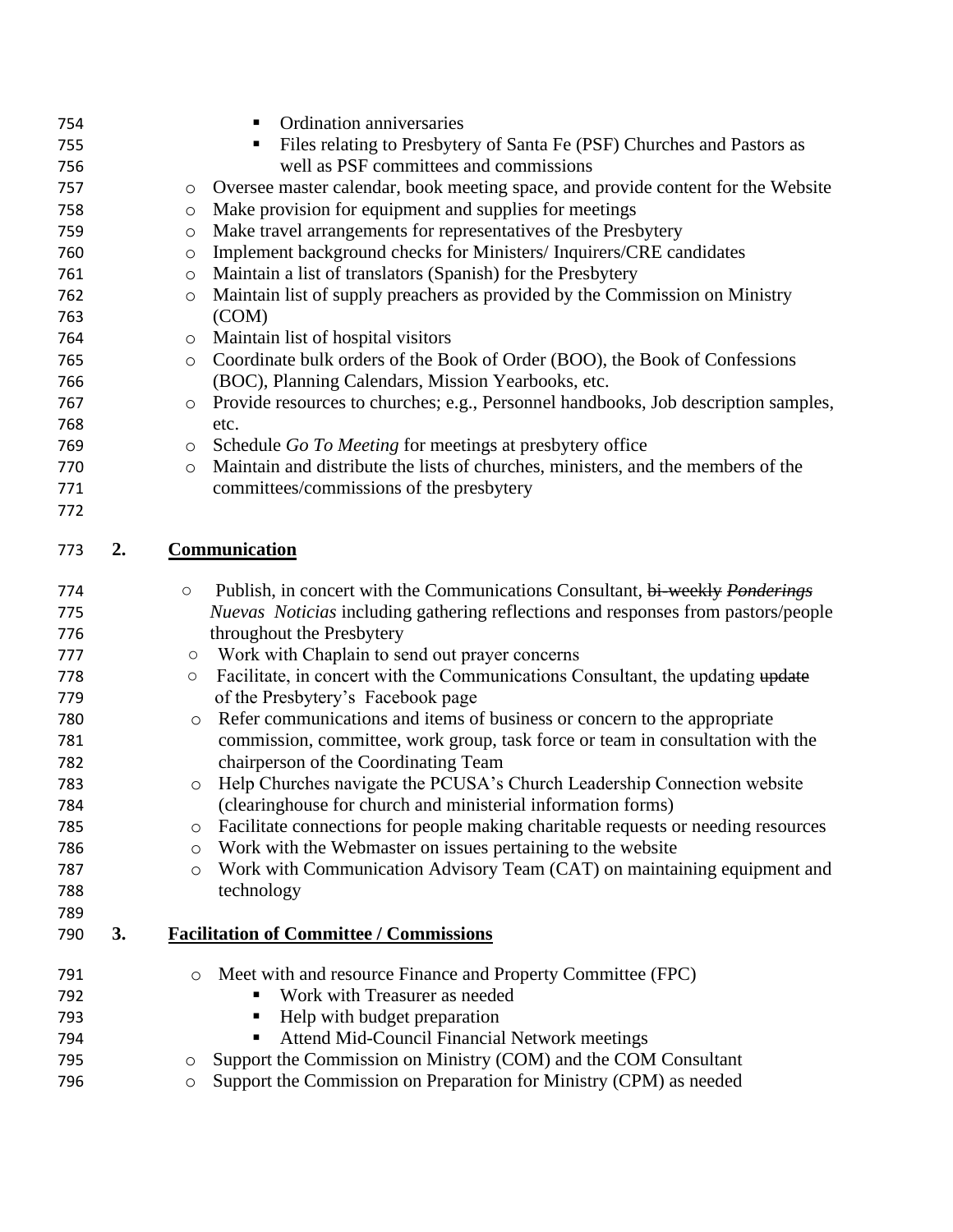| 797        |             | $\circ$ | Support the Youth and Young Adult Consultant, and the Youth Committee as                          |
|------------|-------------|---------|---------------------------------------------------------------------------------------------------|
| 798        |             |         | needed                                                                                            |
| 799        |             | $\circ$ | Resource the Mission Networking Committee (MNC), the Education Networking                         |
| 800        |             |         | Committee (ENC), and Worship Networking Committee (WNC) as needed                                 |
| 801        |             | $\circ$ | Resource the Committee on Representation and Participation (CORP) for                             |
| 802        |             |         | nominations and committee development and balance                                                 |
| 803        |             | $\circ$ | Ex-officio member of all committees, commissions, work groups, task forces or                     |
| 804        |             |         | teams.                                                                                            |
| 805        |             |         |                                                                                                   |
| 806        | 4.          |         | <b>Presbytery Meetings</b>                                                                        |
| 807        |             |         |                                                                                                   |
| 808        |             | $\circ$ | Coordinate meeting logistics for presbytery at local churches and at Ghost Ranch,                 |
| 809        |             |         | including food, lodging, materials and equipment, as needed                                       |
| 810        |             | $\circ$ | Help prepare docket and meeting documents                                                         |
| 811        |             | $\circ$ | Gather names for the necrology report                                                             |
| 812        |             | $\circ$ | Gather annual reports from committees and Presbytery partners and arrange for                     |
| 813        |             |         | report posting on the Presbytery website                                                          |
| 814        |             | $\circ$ | Work with Stated Clerk to provide due notice of all presbytery meetings to                        |
| 815        |             |         | members of the presbytery                                                                         |
| 816        |             |         |                                                                                                   |
| 817        | 5.          |         | <b>Relationships Outside the Presbytery</b>                                                       |
| 818        |             | $\circ$ | Coordinating external communications with the denomination and outside groups,                    |
| 819        |             |         | in coordination with the Coordinating Team                                                        |
| 820        |             | $\circ$ | Work with outside groups coming into the presbytery who need local resources                      |
| 821        |             |         |                                                                                                   |
| 822        | 6.          |         | Reports to the Personnel Committee on a regular basis.                                            |
| 823        |             |         |                                                                                                   |
| 824        |             |         | <b>STATED CLERK</b>                                                                               |
| 825        |             |         |                                                                                                   |
| 826        |             |         | The Stated Clerk is the ecclesiastical officer of the Presbytery under the provisions of the Book |
| 827        |             |         | of Order; serving as the parliamentarian of presbytery and the interpreter of the Constitution of |
| 828        |             |         | the Presbyterian Church (USA). This part-time position averages 10 hours per week (or 40 hours    |
| 829        | per month). |         |                                                                                                   |
| 830        |             |         |                                                                                                   |
| 831        |             |         | Specific Duties for the Stated Clerk include:                                                     |
| 832        |             |         | Provide clerical and parliamentary leadership to all meetings of the Presbytery:                  |
| 833        |             | $\circ$ | Works with Administrator to provide due notice to all members and                                 |
| 834        |             |         | commissioners to the presbytery of all presbytery meetings                                        |
| 835        |             | $\circ$ | Grants permission on behalf of COM for Minister of Word and Sacrament                             |
| 836        |             |         | members of other presbyteries to labor within the bounds of the presbytery                        |
| 837        |             |         | Provides for the reception, release, or transfer of minister members to or from the               |
|            |             | $\circ$ | presbytery                                                                                        |
| 838<br>839 |             |         | Serves as recording clerk for presbytery meetings                                                 |
|            |             | O       |                                                                                                   |
| 840        |             | $\circ$ | Provides presbytery statistical reports to the General Assembly                                   |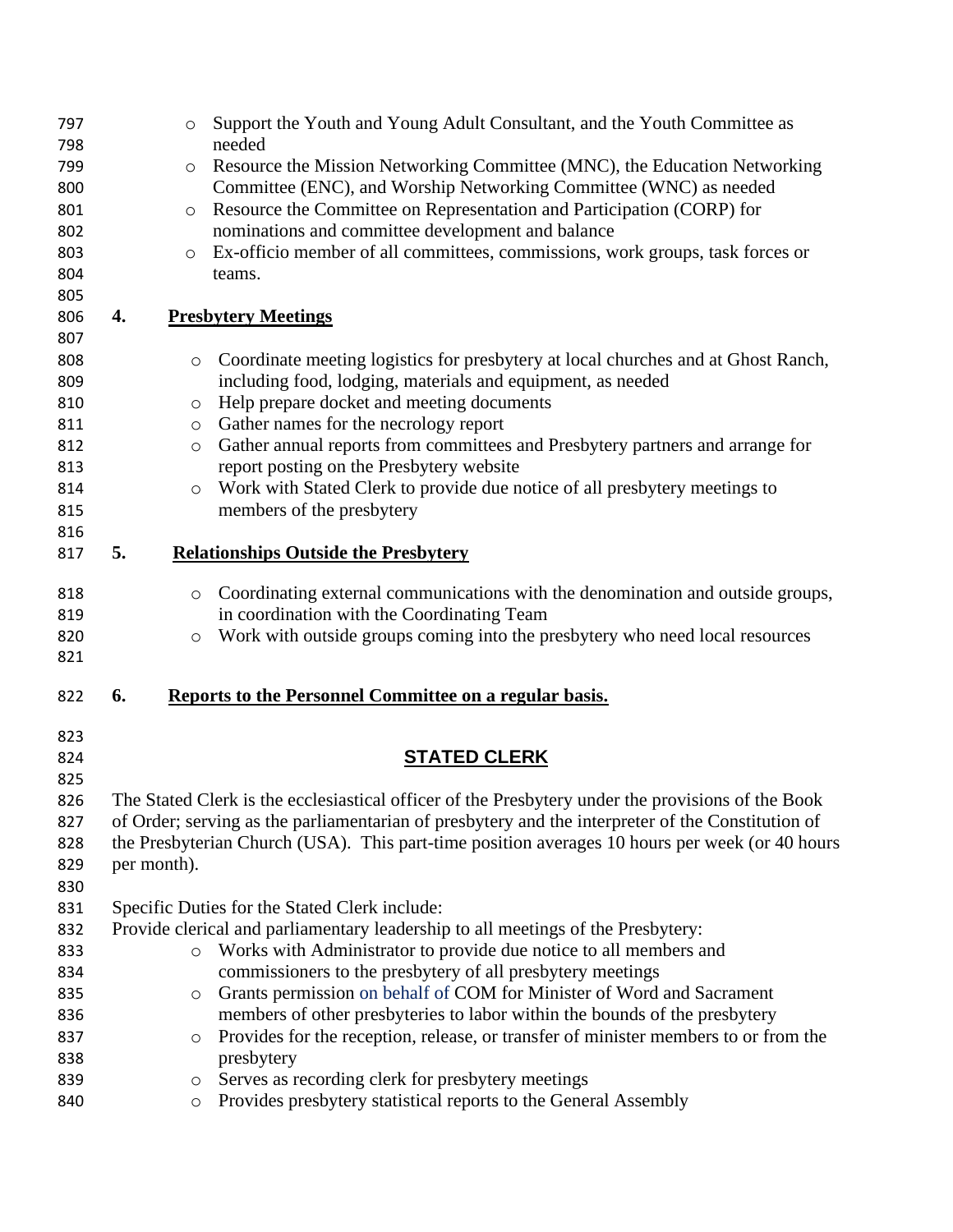| 841<br>842 | $\circ$               | Assists with preparation of presbytery minutes, including attendance, maintaining<br>and editing the minutes, adding appendices, and printing the minutes for the |
|------------|-----------------------|-------------------------------------------------------------------------------------------------------------------------------------------------------------------|
| 843<br>844 |                       | Presbytery of Santa Fe's Minutes Book (required by PCUSA)                                                                                                         |
| 845        |                       | Maintains the <i>Book of Order</i> duties                                                                                                                         |
| 846        | $\circ$               | Keeps rolls of membership/attendance of Ministers of Word and Sacrament,                                                                                          |
| 847        |                       | commissioners, CREs, and the rolls of moderators, PJC members, commissioners                                                                                      |
| 848        |                       | to General Assembly (GA) and the Synod of the Southwest                                                                                                           |
| 849        | $\circ$               | Maintains the Presbytery approved Bylaws, Standing Rules and Manual of                                                                                            |
| 850        |                       | Operations                                                                                                                                                        |
| 851        | $\circ$               | Notifies appropriate bodies (e.g., CORP; Coordinating Team) of the resignation of                                                                                 |
| 852<br>853 |                       | any commission or committee members or of any ecclesial or corporate officers of<br>the Presbytery                                                                |
| 854        | $\circ$               | Answer Book of Order questions from members of the Presbytery                                                                                                     |
| 855        |                       |                                                                                                                                                                   |
| 856        |                       | Provides relationships with other governing bodies:                                                                                                               |
| 857        | $\circ$               | Fills the role of the ecclesiastical officer of the Presbytery at ecumenical events                                                                               |
| 858        | $\circ$               | Attends Synod of the Southwest meetings and occasionally GA meetings                                                                                              |
| 859        |                       |                                                                                                                                                                   |
| 860        |                       | Staffs the Permanent Judicial Commission (PJC) of the Presbytery:                                                                                                 |
| 861        | $\circ$               | Receives the filings of remedial cases, complaints, appeals, and requests germane                                                                                 |
| 862        |                       | to the presbytery                                                                                                                                                 |
| 863        |                       |                                                                                                                                                                   |
| 864        |                       | Maintains relationships with local congregations, sessions and Presbytery members:                                                                                |
| 865        | $\circ$               | Ensures that Safe Church training is offered for ministers, elders, and others who                                                                                |
| 866        |                       | need the training on a routine basis                                                                                                                              |
| 867<br>868 | $\bigcirc$<br>$\circ$ | Assists with session records review, including report to presbytery<br>Coordinates annual reporting from churches, including the annual Church                    |
| 869        |                       | Information Forms, Clerk's annual questionnaire and statistical reports                                                                                           |
| 870        |                       |                                                                                                                                                                   |
| 871        |                       | Reports to the Personnel Committee on a regular basis.                                                                                                            |
| 872        |                       |                                                                                                                                                                   |
| 873        |                       |                                                                                                                                                                   |
| 874        |                       | <b>COMMISSION ON MINISTRY CONSULTANT</b>                                                                                                                          |
| 875        |                       |                                                                                                                                                                   |
| 876        |                       | The Consultant for the Commission on Ministry (COM) serves as the Presbytery's staff person                                                                       |
| 877        |                       | for the Commission on Ministry as an ex-officio member without vote. This part time position                                                                      |
| 878        |                       | averages a flexible 5 hours per week (or 20 hours per month).                                                                                                     |
| 879        |                       |                                                                                                                                                                   |
| 880        |                       | The Consultant should have strong leadership skills as well as experience in being a team                                                                         |
| 881        |                       | builder. The Consultant will advise and meet with the COM co-moderators on a regular basis,                                                                       |
| 882<br>883 |                       | usually before the meeting of the commission.                                                                                                                     |
| 884        |                       | Specific duties of the COM Consultant:                                                                                                                            |
| 885        |                       | Work closely with the co-moderators to:                                                                                                                           |
| 886        | $\circ$               | Keep them informed of concerns and issues as they arise                                                                                                           |
|            |                       |                                                                                                                                                                   |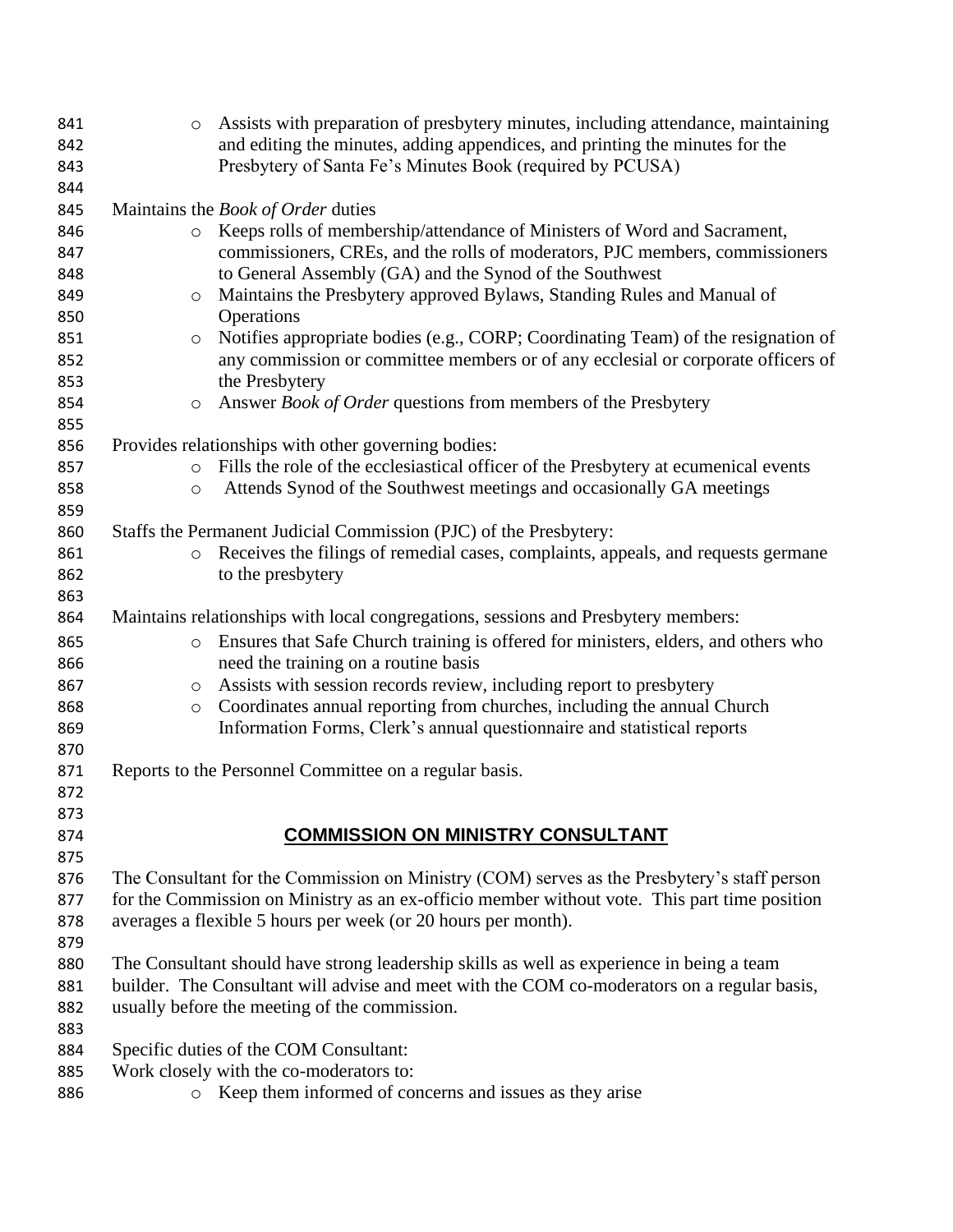| 887 | Develop strategies to address the concerns and issues<br>$\circ$                              |
|-----|-----------------------------------------------------------------------------------------------|
| 888 | Plan COM meetings and training sessions<br>$\circ$                                            |
| 889 | Help COM organize its work efficiently and effectively<br>$\circ$                             |
| 890 |                                                                                               |
| 891 | Attend the meetings of the Commission:                                                        |
| 892 | Take, compile and distribute the Minutes for COM<br>$\circ$                                   |
| 893 | Update COM Handbook as necessary<br>$\circ$                                                   |
| 894 | Serve to provide continuity and "big picture" awareness of COM's work<br>$\circ$              |
| 895 | Support the work of both COM and CPM as necessary<br>$\circ$                                  |
| 896 |                                                                                               |
| 897 | Serve as the person to receive information on pastors and churches, and to make the reference |
| 898 | checks as needed:                                                                             |
| 899 | Receive calls of concern from pastors and churches<br>$\circ$                                 |
| 900 | Make reference checks for potential and incoming Ministers of Word and<br>$\circ$             |
| 901 | Sacrament                                                                                     |
| 902 | Give reference checks to other presbyteries for current or recent Presbytery of<br>$\circ$    |
| 903 | Santa Fe Minister of Word and Sacrament members                                               |
| 904 | Keep appropriate records of reference checking activities<br>$\circ$                          |
| 905 | Communicate with the Presbytery Chaplain as appropriate<br>$\circ$                            |
| 906 | Interface with the Stated Clerk around polity matters for COM.                                |
| 907 | Communicate with the Administrator and the Coordinating Team as appropriate.                  |
| 908 | Reports to the Personnel Committee on a regular basis.                                        |

#### **CHAPLAIN**

| The Chaplain fills a part-time position in the Presbytery focused on providing pastoral care for |
|--------------------------------------------------------------------------------------------------|
| the minister members, spouses, widows and widowers within the Presbytery. The position will      |
| average 10 hours per month (or 2.5 hours per week).                                              |
|                                                                                                  |
| Duties:                                                                                          |
| Provides pastoral care:                                                                          |
| • makes pastoral calls with ministers, Commissioned Pastors and educators as needed,             |
| and especially with retired ministers, and widows / widowers of clergy                           |
| • makes hospital calls in Albuquerque when needed                                                |
| shares materials such as a book of meditations or comfort when changes in life                   |
| circumstances happen                                                                             |
| fosters connections among retired clergy including publicizing Board of Pensions<br>$\bullet$    |
| offerings in or around our Presbytery                                                            |
|                                                                                                  |
| Provides prayer leadership:                                                                      |
| • works with the Administrator to communicate prayer concerns to the Presbytery                  |
| offers the Prayers of the People when the presbytery gathers for worship<br>$\bullet$            |
|                                                                                                  |
|                                                                                                  |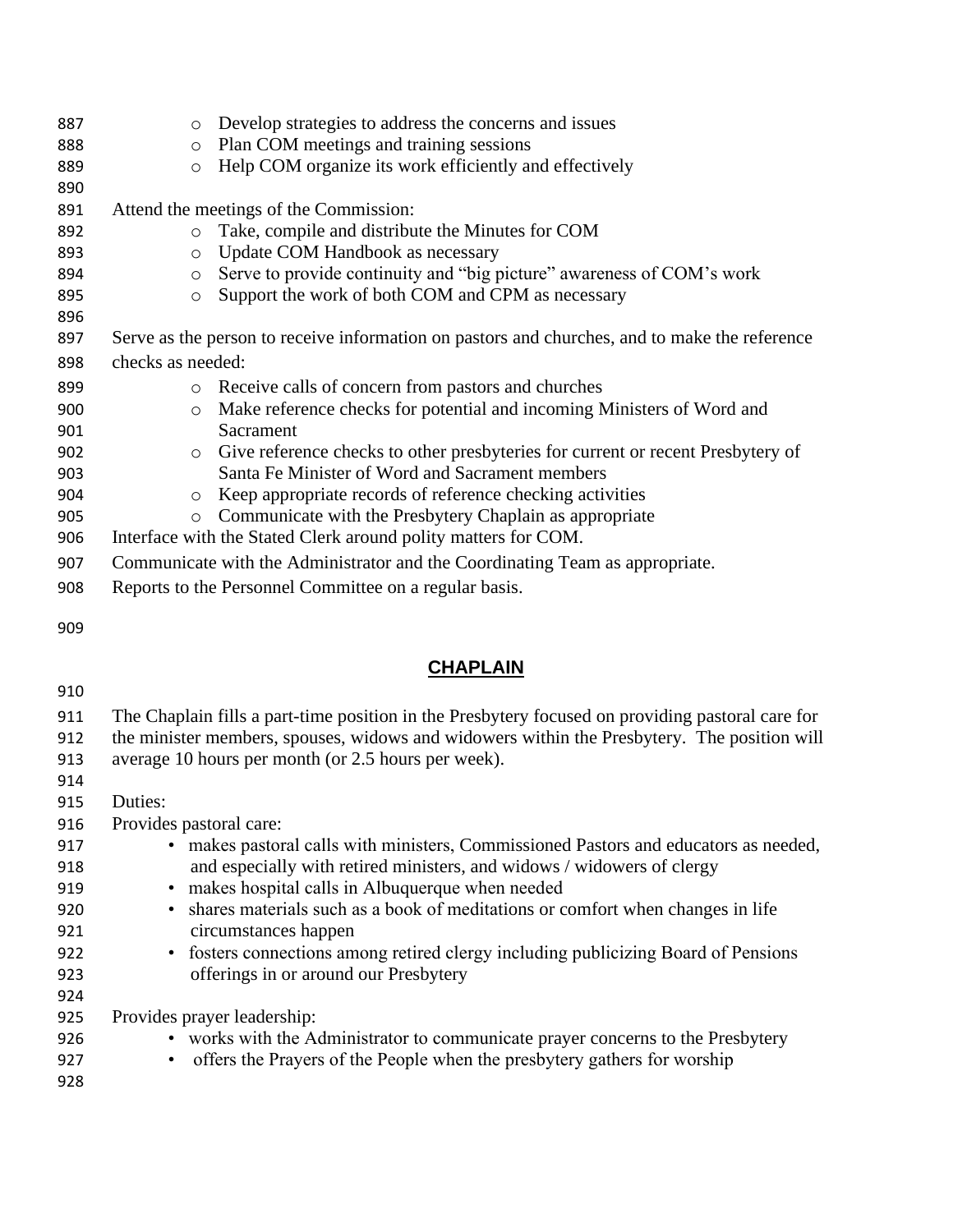| 929        | The Chaplain will use his or her discretion in conveying the prayers requests to COM, the                |
|------------|----------------------------------------------------------------------------------------------------------|
| 930        | Administrator and the Presbytery.                                                                        |
| 931        |                                                                                                          |
| 932        | Reports to the Personnel Committee on a regular basis.                                                   |
| 933        |                                                                                                          |
| 934        |                                                                                                          |
| 935        | <b>WEBSITE AND COMMUNICATIONS</b>                                                                        |
| 936        |                                                                                                          |
| 937        | The Web Design / IT Management Coordinator position has been divided into two positions,                 |
| 938        | each of which averages 5 hours per week for \$5,000 yearly (or \$10,000 total).                          |
| 939        |                                                                                                          |
| 940        | <b>Website Technical Manager (Webmaster)</b>                                                             |
| 941        |                                                                                                          |
| 942        | The Webmaster's duties:                                                                                  |
| 943        | manages the technical aspects of the Presbytery website                                                  |
| 944        | posts items to the Presbytery's website as requested by the Administrator, the                           |
| 945        | Communications Specialist, or the Communication Advisory Team (CAT)                                      |
| 946        | implements the technical aspects of CAT's decisions<br>$\bullet$                                         |
| 947        | assists the Presbytery with IT issues                                                                    |
| 948        |                                                                                                          |
| 949        | <b>Communications Specialist</b>                                                                         |
| 950        |                                                                                                          |
| 951        | The Communications Specialist's duties:                                                                  |
| 952        | monitors the content of the Presbytery's website, posts to the Facebook page                             |
| 953        | and the Twitter account, updating the content to maintain the sites' freshness;                          |
| 954        | resources the Presbytery as requested in order to enhance communication;<br>$\bullet$                    |
| 955        | oversees the periodic production of the Presbytery newsletter (Nuevas Noticias);                         |
| 956        | assists CAT in implementation of their decisions.                                                        |
| 957        | reports to the Personnel Committee on a regular basis.                                                   |
| 958        |                                                                                                          |
| 959        |                                                                                                          |
| 960        | YOUTH & YOUNG ADULT MINISTRIES COORDINATOR                                                               |
| 961        |                                                                                                          |
| 962        | <b>Reports to:</b> Presbytery's Personnel Committee and ABQ Young Adult Volunteers (YAV) Board           |
| 963        | <b>Directly Supervises:</b><br><b>ABQ Young Adult Volunteers</b>                                         |
| 964        | Full-time, 40 hrs a week - 1/4 Presbytery Ministry Coordination, 3/4 ABQ YAV<br>Status:                  |
| 965        | This combined Coordinator position is supported financially through both the Santa Fe Presbytery and the |
| 966        | local ABQ YAV Board. This full-time position falls under the Federal Labor Standards Act, is an Equal    |
| 967        | Employment Opportunity and offers an annual salary of \$35,000, plus benefits.                           |
| 968        |                                                                                                          |
| 969        | <b>Job Summary</b>                                                                                       |
| 970        | The Coordinator develops and directs Presbytery-level youth and young adult ministries and is the        |
| 971<br>972 | Albuquerque Young Adult Volunteer (YAV) site coordinator.                                                |
| 973        | <b>Essential Functions</b>                                                                               |
| 974        | • Presbytery of Santa Fe                                                                                 |
|            |                                                                                                          |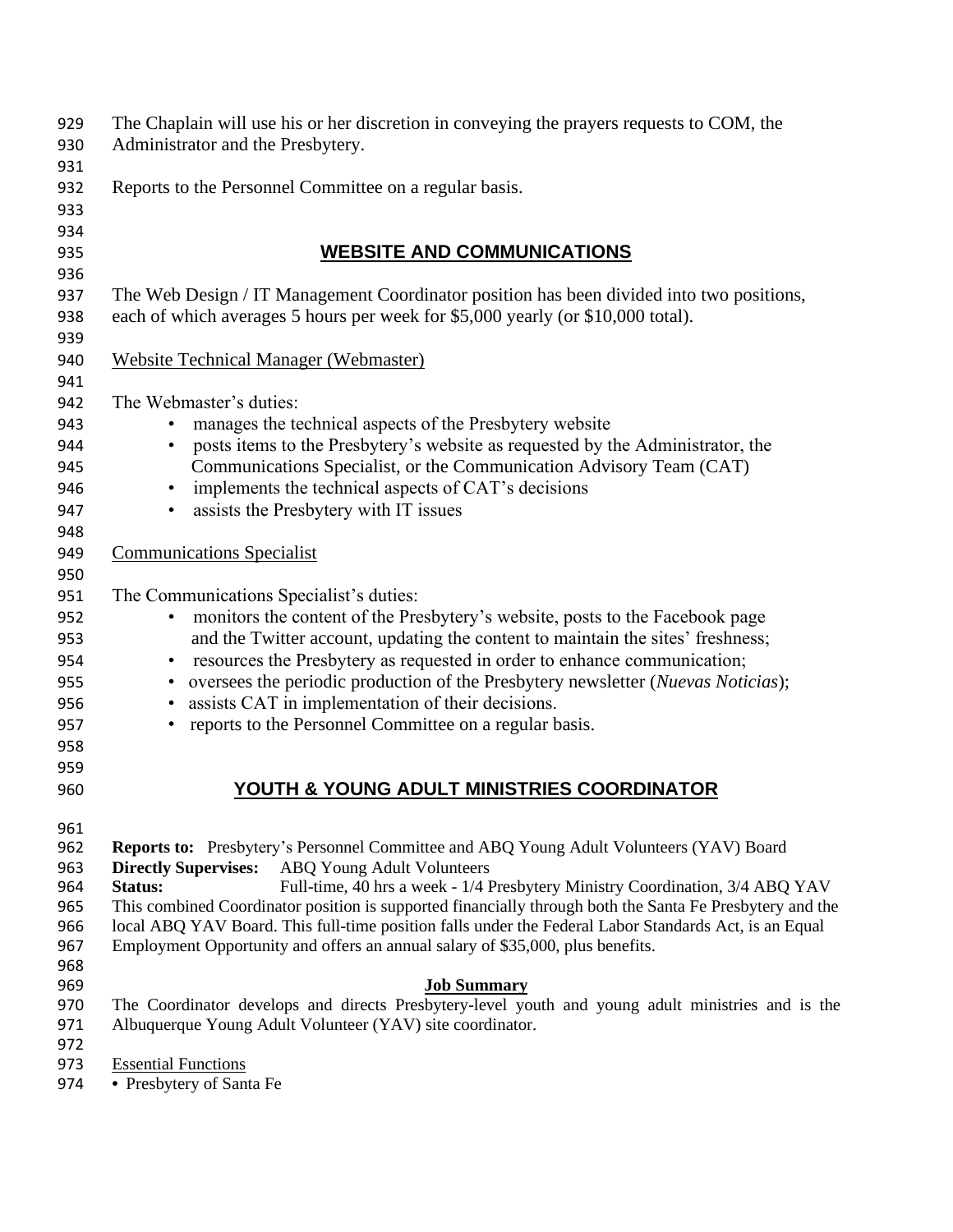| 975  | • Oversee Organization and Implementation of Youth & Young Adult Ministry in the Presbytery of        |
|------|-------------------------------------------------------------------------------------------------------|
| 976  | Santa Fe                                                                                              |
| 977  | • Focus on Presbytery level youth ministries such as single-day activities and multi-day retreats     |
| 978  | (including periodic mission trips), support for youth leaders and coordinating participation in the   |
| 979  | PC(USA) Youth Triennium                                                                               |
| 980  | • Encourage and support network of Presbytery young adults for spiritual growth and engagement        |
| 981  | • Participate in quarterly gatherings of Presbytery Staff Consultants and the Personnel Committee     |
| 982  |                                                                                                       |
| 983  | • Young Adult Volunteers                                                                              |
| 984  | • Recruit, Interview and Oversee Placement of Young Adult Volunteers (YAVs)                           |
| 985  | • Build relationships with partner organizations to facilitate the recruitment of future YAVs         |
| 986  | • Participate in the annual interviewing, screening and selection process of YAV candidates           |
| 987  | • Coordinate and facilitate a local orientation for ABQ YAV's                                         |
| 988  | • Develop appropriate work placement sites for the ABQ YAV's                                          |
| 989  |                                                                                                       |
| 990  | • Offer Regular Support and Challenge to the YAVs                                                     |
| 991  |                                                                                                       |
|      | • Act as site director to support ongoing guidance and training for YAVs in such areas as             |
| 992  | community engagement, spiritual growth, leadership development, intentional community                 |
| 993  | building and conflict transformation processes                                                        |
| 994  | • Coordinate regular community activity days, periodic retreats and participation in the Presbytery   |
| 995  | • Perform year-end exit interviews with each ABQ YAV and with their site placement supervisor         |
| 996  |                                                                                                       |
| 997  | • Manage, Develop, and Promote the YAV Program                                                        |
| 998  | • Oversee housing arrangements for the ABQYAVs                                                        |
| 999  | • Coordinate regularly with job site placement supervisors                                            |
| 1000 | • Work with the ABQYAV Board, including with budget implementation and regular financial              |
| 1001 | reporting                                                                                             |
| 1002 | • Provide regular website updates to YAV office for informational and recruitment purposes            |
| 1003 | • Participate in annual gatherings of the PC(USA) YAV program, and maintain communication             |
| 1004 | with PC(USA) Mission Agency offices related to the position                                           |
| 1005 | • Interpret the goals and vision of the YAV program and of the ABQ YAV site to supporting             |
| 1006 | churches, community partners, and the wider PC(USA)                                                   |
| 1007 |                                                                                                       |
| 1008 | Core Competencies                                                                                     |
| 1009 | • Organizational Capacity: Demonstrates ability to handle multiple tasks and demands. Implements and  |
| 1010 | manages efficient processes and procedures in a timely and professional manner. Coordinates           |
| 1011 | effectively with a variety of constituencies.                                                         |
| 1012 |                                                                                                       |
| 1013 | • Communication Skills: Communicates in an open, clear and timely manner. Engages in current and      |
| 1014 | emerging technologies to facilitate communication.                                                    |
| 1015 |                                                                                                       |
| 1016 | • Mentoring Ability: Facilitates individual and community discernment. Engages positively with others |
| 1017 | and resolves interpersonal conflict. Utilizes active listening. Motivates and includes others in a    |
| 1018 | diverse, volunteer-based ministry.                                                                    |
| 1019 |                                                                                                       |
| 1020 | • Budget Management: Understands basic budgeting procedures and the importance of timely reporting.   |
| 1021 | Demonstrates commitment to accurate record keeping and attention to detail.                           |
| 1022 |                                                                                                       |
| 1023 | • Team Player: Fosters an environment of cooperation that welcomes both support and challenge.        |
| 1024 | Willingly provides support to others. Demonstrates flexibility. Willingness to learn.                 |
| 1025 |                                                                                                       |
|      |                                                                                                       |